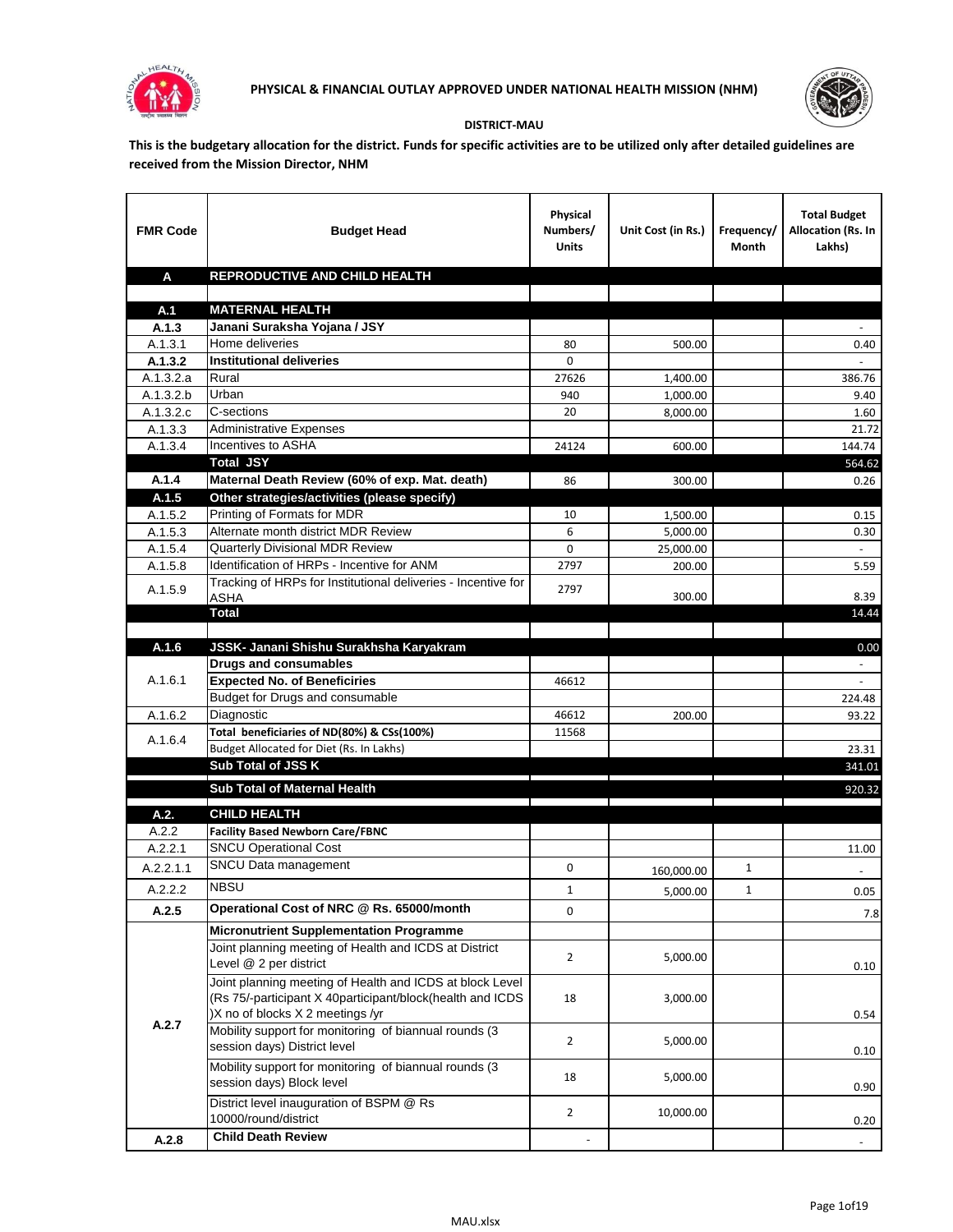| <b>FMR Code</b>    | <b>Budget Head</b>                                                                                                                             | Physical<br>Numbers/<br><b>Units</b> | Unit Cost (in Rs.)   | Frequency/<br>Month      | <b>Total Budget</b><br><b>Allocation (Rs. In</b><br>Lakhs) |
|--------------------|------------------------------------------------------------------------------------------------------------------------------------------------|--------------------------------------|----------------------|--------------------------|------------------------------------------------------------|
|                    | <b>Sub-total Child Health</b>                                                                                                                  |                                      |                      |                          | 20.69                                                      |
|                    |                                                                                                                                                |                                      |                      |                          |                                                            |
| A.3                | <b>FAMILY PLANNING</b>                                                                                                                         |                                      |                      |                          |                                                            |
| A.3.1              | <b>Terminal/Limiting Methods</b><br>Female sterilization camps @ Rs. 3500/camp                                                                 | 84                                   |                      |                          | 2.94                                                       |
| A.3.1.1<br>A.3.1.2 | NSV camps @ Rs. 3500/camp                                                                                                                      | $\overline{2}$                       | 3,500.00<br>3,500.00 |                          | 0.07                                                       |
|                    | Budget for Female Interval Sterilization Compensation<br>@ Rs.2000/-Per Case in Public Sector-(In Rs.)                                         | 1504                                 | 2,000.00             |                          | 30.08                                                      |
| A.3.1.3            | <b>Budget for Post Partum Female Sterilization</b><br>Compensation @ Rs.3000/-Per Case in Public Sector-(In<br>$Rs.$ )                         | 16                                   | 3,000.00             |                          | 0.48                                                       |
| A.3.1.4            | Budget for Male Sterilization Compensation @ Rs.2700/-<br>Per Case in Public Sector -(In Rs.)                                                  | 30                                   | 2,700.00             |                          | 0.81                                                       |
| A.3.2              | <b>Spacing Methods</b>                                                                                                                         |                                      |                      |                          |                                                            |
| A.3.2.2            | Total Budget Allocated for Compensation for IUCD<br>insertion at health facilities (including fixed day services at<br>SHC and PHC) @ Rs 20/-  | 17540                                | 20.00                |                          | 3.51                                                       |
| A.3.2.3            | PPIUCD services (Incentive to provider @Rs 150 per<br>PPIUCD insertion)                                                                        | 300                                  | 150.00               |                          | 0.45                                                       |
| A.3.2.5            | Orientation/Review of ASHA/ANM/AWW for scheme<br>for HDC, ESB, PTK                                                                             |                                      |                      |                          |                                                            |
|                    | <b>District level</b>                                                                                                                          | $\mathbf{1}$                         | 10,000.00            | $\mathbf{1}$             | 0.10                                                       |
|                    | <b>Block level Quarterly</b>                                                                                                                   | 9                                    | 10,000.00            | 4                        | 3.60                                                       |
| A.3.2.6            | Dissemination of FP manuals and guidelines                                                                                                     | $\mathbf{1}$                         | 20,000.00            | $\mathbf{1}$             | 0.20                                                       |
| A.3.3              | Budget for POL for Mobility to Surgeons team for FDS<br>Camps @ Rs.1000/camp                                                                   | 84                                   | 1,000.00             |                          | 0.84                                                       |
| A.3.5.1            | Orientaion workshop, QAC meeting at distirct level-<br>Quarterly                                                                               | $\mathbf{1}$                         | 2,000.00             | 4                        | 0.08                                                       |
| A.3.5.2            | FP Review Meeting at Divisional level-Quarterly                                                                                                | 0                                    | 20,000.00            | 4                        |                                                            |
| A.3.5.3            | Performance reward                                                                                                                             | $\mathbf{1}$                         | 50,000.00            |                          | 0.50                                                       |
| A.3.5.4            | World Population Day' celebration (such as mobility,<br>IEC activities etc.):                                                                  |                                      |                      |                          |                                                            |
|                    | District level                                                                                                                                 | $\mathbf{1}$                         | 100,000.00           |                          | 1.00                                                       |
|                    | <b>Block Level</b><br>Other strategies/activities (such as strengthening                                                                       | 9                                    | 10.000.00            |                          | 0.90                                                       |
| A.3.5.5            | fixed day services for IUCD & Sterilisation, etc.)                                                                                             |                                      |                      |                          |                                                            |
|                    | Printing of FP Manuals, Guidelines, etc.                                                                                                       | 0                                    |                      |                          |                                                            |
|                    | Sterilization Register @ Rs.150/Register                                                                                                       | 4                                    | 150.00               | $\overline{\phantom{a}}$ | 0.01                                                       |
|                    | IUCD Register @ Rs.150/- Register                                                                                                              | 271                                  | 150.00               |                          | 0.41                                                       |
|                    | PPIUCD Registers @ Rs.150/-Register                                                                                                            | 3                                    | 150.00               |                          | 0.00                                                       |
| A.3.5.5.1          | Injectable Registers @ Rs.150/Register<br>Counseling Register @ Rs.150/-Register (3 per                                                        | 46                                   | 150.00               |                          | 0.07                                                       |
|                    | Counselor)                                                                                                                                     | 0                                    | 150.00               |                          |                                                            |
|                    | Consent Form , Medical Record CheckIklist, Posoot<br>Operatiive Instructionn Card, Ssterilization Certificate for<br>Sterilization@ Rs 5/-Unit | 8404                                 | 5.00                 |                          | 0.42                                                       |
|                    | Enhance Contribution of PRIs and Family members of<br>eligible couples in 75 districts with high unmet need<br>and TFR                         |                                      |                      |                          |                                                            |
| A.3.5.5.2          | District Level NSV Satisfied Client Meet @Rs.20000/-<br>District                                                                               | 0                                    | 20,000.00            |                          |                                                            |
|                    | Block Level Panch Sarpanch Sammellan @Rs.10000/-<br>Block                                                                                      | 0                                    | 10,000.00            |                          |                                                            |
| A.3.5.5.3          | RMNCHA Counsellling Corners @ Rs.35,000/-                                                                                                      | 0                                    | 35,000.00            |                          |                                                            |
|                    | <b>World NSV Week</b>                                                                                                                          |                                      |                      |                          |                                                            |
| A.3.5.5.6          | <b>District level</b>                                                                                                                          | $\mathbf{1}$                         | 25,000.00            |                          | 0.25                                                       |
|                    | <b>Block level</b>                                                                                                                             | 9                                    | 10,000.00            |                          | 0.90                                                       |
|                    | Govt. COT at Divisions level for FP Services                                                                                                   |                                      |                      |                          |                                                            |
|                    | Divisional Govt. COT @ Rs.50000/month for 12 month                                                                                             | 0                                    | 5,000.00             | 12                       | $\blacksquare$                                             |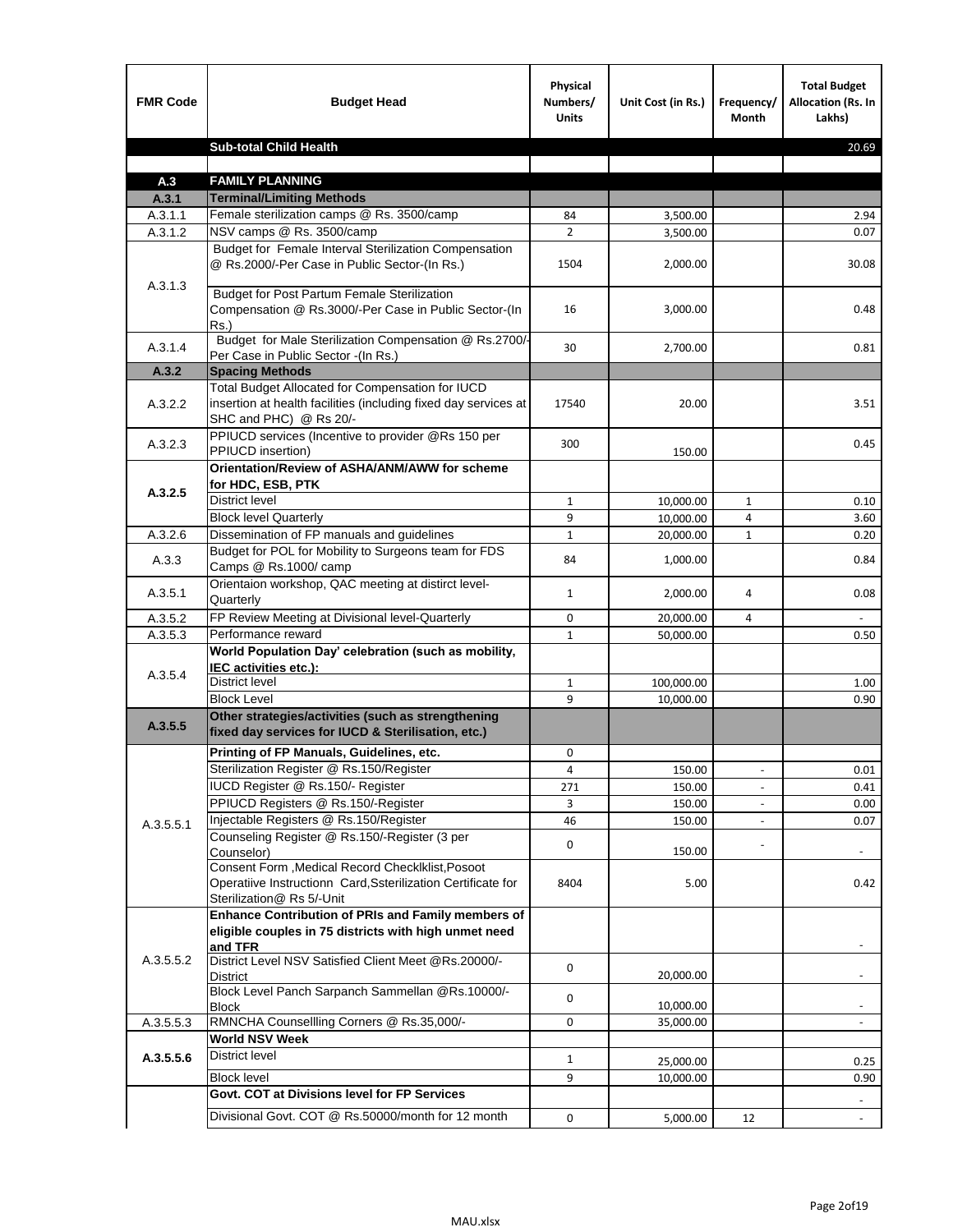| <b>FMR Code</b>    | <b>Budget Head</b>                                                                                                                                                                          | Physical<br>Numbers/<br><b>Units</b> | Unit Cost (in Rs.) | Frequency/<br><b>Month</b> | <b>Total Budget</b><br>Allocation (Rs. In<br>Lakhs) |
|--------------------|---------------------------------------------------------------------------------------------------------------------------------------------------------------------------------------------|--------------------------------------|--------------------|----------------------------|-----------------------------------------------------|
| A.3.5.5.8          | Exra Incentive for Female Interval Sterilization in Public<br>Sector.-(20% of 80% ELA) @ Rs. 130 per case                                                                                   | 301                                  | 130.00             |                            | 0.39                                                |
|                    | Extra Incentive for Male Sterilization in Public Sector-<br>(40% ELA) @ Rs. 155 per case                                                                                                    | 12                                   | 155.00             |                            | 0.02                                                |
|                    | <b>Sub-total Family Planning</b>                                                                                                                                                            |                                      |                    |                            | 48.02                                               |
|                    | ADOLESCENT HEALTH / RKSK (Rashtriya Kishore                                                                                                                                                 |                                      |                    |                            |                                                     |
| A.4                | Swasthya Karyakram)                                                                                                                                                                         |                                      |                    |                            |                                                     |
| A.4.1              | <b>Facility based services</b>                                                                                                                                                              |                                      |                    |                            |                                                     |
| A.4.1.1            | Orientation meetings-HPD Districts                                                                                                                                                          | $\Omega$                             | 9000               | $\mathbf{1}$               |                                                     |
|                    | Review meetings at District level-Quarterly                                                                                                                                                 | $\mathbf{1}$                         | 5000               | 4                          | 0.20                                                |
| A.4.1.2            | Establishment of new clinics at DH/Medical college level                                                                                                                                    | $\mathbf{1}$                         | 50,000.00          |                            | 0.50                                                |
|                    | Operating expenses for existing clinics                                                                                                                                                     | 0                                    |                    |                            |                                                     |
|                    | DH & MC level Existing AFHS clinics                                                                                                                                                         | 0                                    | 600.00             | 12                         |                                                     |
| A.4.1.4            | DH & MC level AFHS clinics (New)                                                                                                                                                            | $\mathbf{1}$                         | 600.00             | 6                          | 0.04                                                |
|                    | CHC level Existing AFHS clinics                                                                                                                                                             | 0                                    | 400.00             | 12                         |                                                     |
|                    | PHC level existing AFHS clinics                                                                                                                                                             | $\Omega$                             | 200.00             | 12                         | $\overline{\phantom{a}}$                            |
| A.4.1.5            | Mobility support for AH counsellors at MC/DH level AH<br>Clinic at @ Rs 1000 per month for 06 month                                                                                         | 0                                    | 1,000.00           | 6                          |                                                     |
|                    | Mobility support for Exsiting AH counsellors at CHC level<br>AH Clinic at @ Rs 1000 per month for 06 month                                                                                  | 0                                    | 1,000.00           | 6                          | $\overline{\phantom{a}}$                            |
| A.4.5.7            | <b>WIFS Register</b>                                                                                                                                                                        | 10217                                | 100.00             |                            | 10.22                                               |
| A.4.5.8            | <b>NIPI Register</b>                                                                                                                                                                        | 5300                                 | 100.00             |                            | 5.30                                                |
| A.4.5.9            | <b>WIFS Reporting Formats</b>                                                                                                                                                               | 132372                               | 0.50               |                            | 0.66                                                |
|                    | <b>Sub-total Adolescent Health</b>                                                                                                                                                          |                                      |                    |                            | 16.91                                               |
| A.5                | <b>RBSK</b>                                                                                                                                                                                 |                                      |                    |                            |                                                     |
| A.5.1              | <b>Operational Cost of RBSK (Mobility support, DEIC etc)</b>                                                                                                                                |                                      |                    |                            |                                                     |
| A.5.1.2            | Prepare detailed operational plan for RBSK across<br>districts (cost of plan/convergence/monitoring<br>meetings should be kept seperately)<br>One meeting @ Rs. 500 per block for microplan | 9                                    | 500.00             |                            | 0.05                                                |
|                    | One orientation meeting for RBSK software<br>Mobility support for Mobile health team                                                                                                        | 9                                    | 90.00              |                            | 0.01                                                |
| A.5.1.3<br>A.5.1.4 | Operational cost of DEIC                                                                                                                                                                    | 18                                   | 30,000.00          | 12                         | 64.80<br>$\mathbf 0$                                |
| A.5.1.5            | New born screening- Inborn error of metabolism (please<br>give details per unit cost of screening, number of children<br>to be screened and the delivery points Add details)                |                                      |                    |                            | $\mathbf 0$                                         |
| A.5.1.7            | Spectacle for children                                                                                                                                                                      | 2497                                 | 275.00             |                            | 6.87                                                |
| A.5.1.10           | Monitoring Meeting at District level                                                                                                                                                        | $\mathbf{1}$                         | 5,000.00           | 3                          | 0.15                                                |
|                    |                                                                                                                                                                                             |                                      |                    |                            |                                                     |
|                    | <b>Sub-total RBSK</b>                                                                                                                                                                       |                                      |                    |                            | 71.87                                               |
| A.7                | <b>PNDT Activities</b>                                                                                                                                                                      |                                      |                    |                            |                                                     |
|                    | <b>Support to PNDT cell</b>                                                                                                                                                                 |                                      |                    |                            |                                                     |
|                    | Honorarium of Divisional Level Data Assistant @ Rs.<br>18743 per month for 12 months                                                                                                        | 0                                    | 18,743.00          | 12                         |                                                     |
| A.7.1              | Honorarium of District Level Data Assistant @<br>Rs.<br>11025 per month for 12 months                                                                                                       | $\mathbf{1}$                         | 11,025.00          | 12                         | 1.32                                                |
|                    | Contingency at Divisional level for PCPNDT Cell                                                                                                                                             | 0                                    | 10,000.00          | $\mathbf{1}$               | $\overline{\phantom{a}}$                            |
|                    | Contingency at District level for PCPNDT Cell                                                                                                                                               | $\mathbf{1}$                         | 5,000.00           | $\mathbf{1}$               | 0.05                                                |
| A.7.2.2            | Visit of Divisional level Inspection Committee (Including<br>TA/DA)                                                                                                                         | 0                                    | 10,000.00          | $\mathbf{1}$               |                                                     |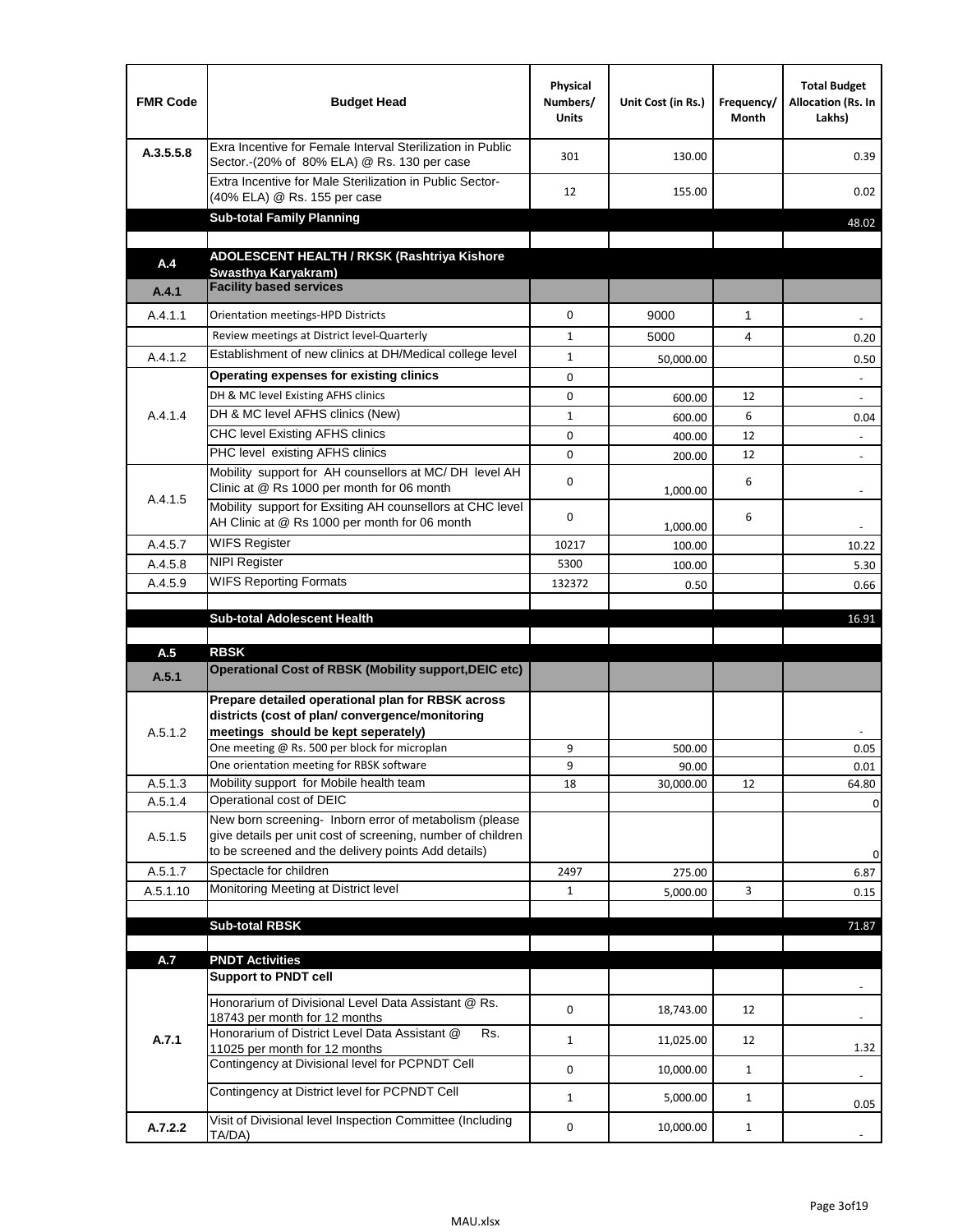| <b>FMR Code</b> | <b>Budget Head</b>                                                                                                                              | Physical<br>Numbers/<br><b>Units</b> | Unit Cost (in Rs.) | Frequency/<br>Month | <b>Total Budget</b><br>Allocation (Rs. In<br>Lakhs) |
|-----------------|-------------------------------------------------------------------------------------------------------------------------------------------------|--------------------------------------|--------------------|---------------------|-----------------------------------------------------|
| A.7.2.5         | Orientation of Member of District advisory Committee at<br>Divisional Level                                                                     | $\Omega$                             | 200,000.00         | $\mathbf{1}$        | $\overline{\phantom{a}}$                            |
| A.7.2.9         | Capacity building of DGCS, CJM, District officers, Nodal<br>Officers, Ultrasound Owners, ASHA and AWWs<br>workshop at Districts and Block level |                                      |                    |                     |                                                     |
|                 | <b>District level</b>                                                                                                                           | 1                                    | 10,000.00          | $\mathbf{1}$        | 0.10                                                |
|                 | <b>Block level</b>                                                                                                                              | 9                                    | 5,000.00           | $\mathbf{1}$        | 0.45                                                |
|                 | <b>Sub-total PNDT activities</b>                                                                                                                |                                      |                    |                     | 1.92                                                |
|                 |                                                                                                                                                 |                                      |                    |                     |                                                     |
| A.8             | <b>Human Resources</b>                                                                                                                          |                                      |                    |                     |                                                     |
| A.8.1           | <b>Contractual Staff &amp; Services</b>                                                                                                         |                                      |                    |                     |                                                     |
| A.8.1.1         | <b>ANMs, Supervisory Nurses, LHVs</b>                                                                                                           |                                      |                    |                     |                                                     |
| A.8.1.1.1       | <b>ANMs</b>                                                                                                                                     |                                      |                    |                     |                                                     |
| A.8.1.1.1.a     | Honorarium of ANMs (New)                                                                                                                        | 0                                    | 11,550.00          | 6                   | $\overline{\phantom{a}}$                            |
|                 | Honorarium of ANMs (Existing)                                                                                                                   | $\overline{2}$                       | 11,550.00          | 12                  | 2.77                                                |
| A.8.1.1.1.f     | Honorarium of ANMs (New)                                                                                                                        | 21                                   | 11,550.00          | 6                   | 14.55                                               |
|                 | Honorarium of ANMs (Existing)                                                                                                                   | 41                                   | 11,550.00          | 12                  | 56.83                                               |
| A.8.1.1.2       | <b>Staff Nurses</b>                                                                                                                             |                                      |                    |                     |                                                     |
| A.8.1.1.2.a     | <b>DH</b>                                                                                                                                       |                                      |                    |                     | $\blacksquare$                                      |
| A.8.1.1.2.b     | Honorarium of SNs (New)                                                                                                                         | 3                                    | 19,060.00          | 6                   | 3.43                                                |
|                 | Honorarium of SNs (Existing)                                                                                                                    | 34                                   | 19,060.00          | 12                  | 77.76                                               |
|                 | <b>Staff Nurse-NRC</b>                                                                                                                          |                                      |                    |                     | $\omega$                                            |
|                 | Old, SNs @19060/Month for 12 months                                                                                                             | 0                                    | 19,060.00          | 12                  | $\overline{\phantom{a}}$                            |
|                 | New, SNs @18150 per Month                                                                                                                       | 4                                    | 18,150.00          | 6                   | 4.36                                                |
|                 | <b>Staff Nurse-SNCU</b>                                                                                                                         |                                      |                    |                     |                                                     |
| A.8.1.1.2.f     | Exiting Staff Nurse Honorarium @ Rs.19060/- p.m. for 12<br>months                                                                               | 0                                    | 19,060.00          | 12                  | $\overline{\phantom{a}}$                            |
|                 | New Staff Nurse Honorarium @ Rs.18150/- p.m. for 6 months                                                                                       | 8                                    | 18,150.00          | 6                   | 8.71                                                |
|                 | <b>Staff Nurse-NBSU</b>                                                                                                                         |                                      |                    |                     |                                                     |
|                 | Staff Nurse Honorarium @ Rs.18150/- p.m. (For 6 Months)                                                                                         | 3                                    | 18,150.00          | 12                  | 6.53                                                |
|                 | Human Resource Pediatric Intencive Care unit (PICU)                                                                                             |                                      |                    |                     |                                                     |
| A.8.1.1.2.g     | Staff Nurses Honorarium @ $\overline{Rs. 18,150}$ per months for 12<br>months                                                                   | 0                                    | 18,150.00          | 12                  |                                                     |
| A.8.1.2.1       | <b>Laboratory Technicians</b>                                                                                                                   |                                      |                    |                     |                                                     |
| A.8.1.2.1.a     | Honorarium of Laboratory Technician                                                                                                             |                                      |                    |                     |                                                     |
| A.8.1.3         | <b>Specialists</b>                                                                                                                              |                                      |                    |                     |                                                     |
|                 | Honorarium of Contractual Gynaecologists/Surgeons                                                                                               |                                      |                    |                     |                                                     |
| A.8.1.3.1.b     |                                                                                                                                                 | 0                                    | 80,000.00          | 12                  |                                                     |
| A.8.1.3.3       | Anesthetists                                                                                                                                    |                                      |                    |                     |                                                     |
| A.8.1.3.3.b     | Honorarium of Contractual Anesthetists                                                                                                          | 0                                    | 80,000.00          | 12                  |                                                     |
| A.8.1.3.5       | Specialists for CH (Pediatrician etc) in SNCU, NBSU, NRC                                                                                        |                                      |                    |                     |                                                     |
|                 | Existing @ 78650/month for 12 Months                                                                                                            | 0                                    | 78,650.00          | 12                  | $\Box$                                              |
| A.8.1.3.5.d     | New Peadiatrician Honorarium @ Rs.71500/- p.m. for 6<br>months                                                                                  | 3                                    | 71,500.00          | 6                   | 12.87                                               |
| A.8.1.3.7       | Dental surgeons and dentists                                                                                                                    |                                      |                    |                     |                                                     |
| A.8.1.3.7.a     | Honorarium of Dental Surgen                                                                                                                     |                                      |                    |                     | 5.03                                                |
| A.8.1.5         | <b>Medical Officers</b>                                                                                                                         |                                      |                    |                     |                                                     |
| A.8.1.5.2       | Honorarium of Medical Officers (New)                                                                                                            | 0                                    | 41,580.00          | $\overline{2}$      | $\frac{1}{2}$                                       |
|                 | Honorarium of Medical Officers (Existing)                                                                                                       | $\overline{2}$                       | 41,580.00          | 12                  | 9.98                                                |
|                 | MOs for SNCU/ NBSU/NRC etc                                                                                                                      |                                      |                    |                     |                                                     |
| A.8.1.5.6       | Old, MO @41580 per Month                                                                                                                        | 0                                    | 41,580.00          | 12                  | $\blacksquare$                                      |
|                 | New, Mo@39600 Per Month                                                                                                                         | $\mathbf{1}$                         | 39,600.00          | 6                   | 2.38                                                |
|                 | Human Resource Pediatric Intencive Care unit (PICU)                                                                                             |                                      |                    |                     |                                                     |
|                 | Existing, MO Honorarium @ Rs/41580/ Month for 12 Months                                                                                         | $\mathbf 0$                          | 41,580.00          | 12                  |                                                     |
| A.8.1.5.7       | New, MO Honorarium @ Rs. 39600 / Month for 6 Months                                                                                             | 0                                    | 39,600.00          | 6                   |                                                     |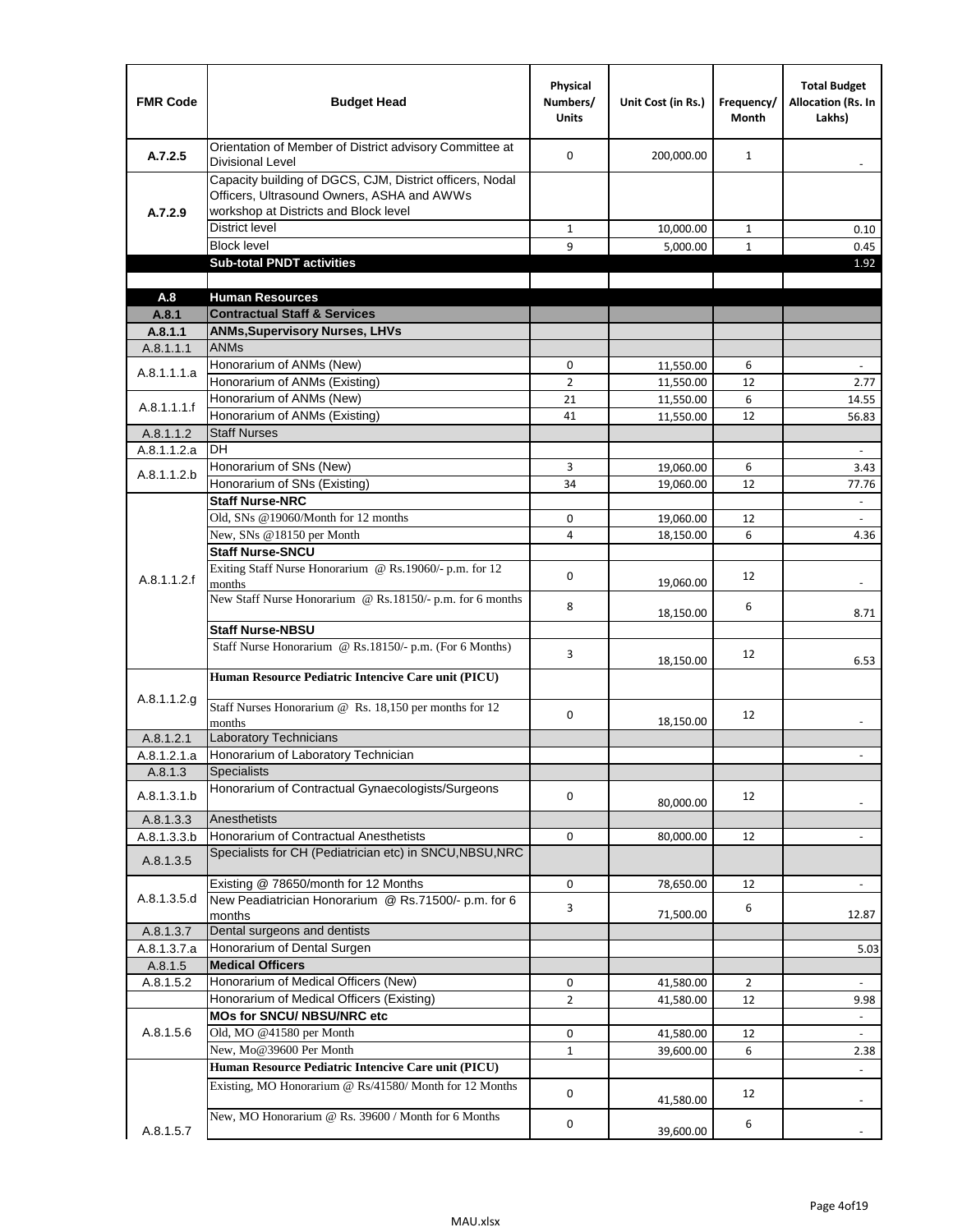| <b>FMR Code</b> | <b>Budget Head</b>                                                              | Physical<br>Numbers/<br><b>Units</b> | Unit Cost (in Rs.) | Frequency/<br>Month | <b>Total Budget</b><br>Allocation (Rs. In<br>Lakhs) |
|-----------------|---------------------------------------------------------------------------------|--------------------------------------|--------------------|---------------------|-----------------------------------------------------|
|                 | Medical Officer/Training Coordinator, Honorarium at                             |                                      |                    |                     |                                                     |
|                 | <b>Medical College</b><br>Old, Trg. Coord. @41580/month for 12 Month            | $\mathbf 0$                          | 41,580.00          | 12                  |                                                     |
|                 | New, Trg. Coord.@39600/month for 6 Month                                        | $\Omega$                             | 39,600.00          | 6                   |                                                     |
| A.8.1.7.2       | Honorarium of X-Ray Technician for 12 months                                    |                                      |                    |                     |                                                     |
| A.8.1.7.4       | RBSK teams (Exclusive mobile health team & DEIC<br>Staff)                       |                                      |                    |                     |                                                     |
|                 | <b>MOs- AYUSH/MBBS</b>                                                          |                                      |                    |                     |                                                     |
|                 | <b>Honoraria Existing MBBS</b>                                                  | 4                                    | 41,675.00          | 12                  | 20.00                                               |
|                 | Honoraria New MBBS                                                              | 0                                    | 37,800.00          | 6                   | $\blacksquare$                                      |
| A.8.1.7.4.1     | Honoraria - BDS                                                                 | $\overline{7}$                       | 40,516.00          | 12                  | 34.03                                               |
|                 | Honoraria - AYUSH (Existing)                                                    | 21                                   | 27,783.00          | 12                  | 70.01                                               |
|                 | Honoraria - AYUSH recruited upto March 16                                       | $\Omega$                             | 26,460.00          | 12                  |                                                     |
|                 | Honoraria - AYUSH New                                                           | 4                                    | 25,200.00          | 6                   | 6.05                                                |
|                 | <b>Staff Nurse</b><br>Honoraria - Staff Nurse                                   | $\Omega$<br>17                       |                    | 12                  |                                                     |
|                 | <b>ANM</b>                                                                      |                                      | 19,100.00          |                     | 38.96                                               |
| A.8.1.7.4.2     | Honoraria - ANMs (Existing)                                                     | $\mathbf 0$                          | 11,576.00          | 12                  | $\blacksquare$                                      |
|                 | Honoraria - ANM (Recruited upto March 16)                                       | 0                                    | 11,025.00          | 12                  | $\blacksquare$                                      |
|                 | Honoraria - ANM (New)                                                           | $\mathbf{1}$                         | 10,500.00          | 6                   | 0.63                                                |
|                 | Paramedical                                                                     | $\mathbf 0$                          |                    |                     | $\blacksquare$                                      |
|                 | Honoraria - Paramedical                                                         | 18                                   | 13,753.00          | 12                  | 29.71                                               |
|                 | <b>Pharmacists</b>                                                              | $\mathbf 0$                          |                    |                     |                                                     |
| A.8.1.7.4.3     | Honoraria - Pharmacist (Existing)                                               | $\mathbf 0$                          | 14,884.00          | 12                  | $\overline{a}$                                      |
|                 | Honoraria - Pharmacist (Recruited upto March 16)                                | 0                                    | 14,175.00          | 12                  | $\blacksquare$                                      |
|                 | Honoraria - Pharmacist (New)                                                    | $\Omega$                             | 13,500.00          | 6                   | $\overline{a}$                                      |
|                 | Sub Total RBSK mobile teams                                                     | $\Omega$                             |                    |                     | $\blacksquare$                                      |
| A.8.1.7.5       | <b>Others</b><br>Honorarium of RMNCH/FP Counselors @ Rs.10760/- for             |                                      |                    |                     |                                                     |
| A.8.1.7.5.1     | 12 months                                                                       | $\mathbf 0$                          | 10,760.00          | 12                  |                                                     |
|                 | <b>Adolescent Health counselors</b>                                             |                                      |                    |                     | $\overline{\phantom{a}}$                            |
|                 | AH counselors at DH level (1st & 2nd phase)                                     | 0                                    | 13,891.00          | 12                  |                                                     |
| A.8.1.7.5.2     | AH counselors DH level of 3nd phase                                             | $\mathbf 0$                          | 13,230.00          | 12                  | $\overline{\phantom{a}}$                            |
|                 | AH counselors at DH/MC level (New)                                              | 0                                    | 12,600.00          | 12                  | $\blacksquare$                                      |
|                 | AH counsellors at CHC level                                                     | $\mathbf 0$                          | 13,230.00          | 6                   | $\overline{\phantom{a}}$                            |
|                 | <b>Nutriionist</b>                                                              | 0                                    |                    |                     | $\overline{\phantom{a}}$                            |
| A.8.1.7.5.4     | Old, Nutrist. @17325 per Month for 12 months                                    | 0                                    | 17,325.00          | 12                  | $\overline{\phantom{a}}$                            |
|                 | New, Nutrist. $@16500$ per Month for 6 months                                   | 1                                    | 16,500.00          | 6                   | 0.99                                                |
|                 | <b>HR for Cold Chain</b><br>Hononarium of Cold Chain Handlers at Division level | 0                                    |                    |                     |                                                     |
|                 |                                                                                 | 0                                    | 11,430.00          | 12                  |                                                     |
|                 | Hononarium of Cold Chain Handlers at District level                             | $\mathbf{1}$                         | 11,430.00          | 12                  | 1.37                                                |
|                 | Hononarium of Technician (Refeigator Machenic) at                               | 0                                    | 19,060.00          | 12                  |                                                     |
|                 | <b>Division level</b><br>Technician (Refeigator Machenic) at District level     | 0                                    | 19,060.00          | 12                  | $\overline{\phantom{a}}$<br>$\blacksquare$          |
| A.8.1.7.7       | Honararium of Vaccince Strore Keeper at Division level                          |                                      |                    |                     |                                                     |
|                 |                                                                                 | 0                                    | 25,410.00          | 12                  | $\overline{\phantom{a}}$                            |
|                 | Honararium of Vaccince Van Driver at Division level                             | 0                                    | 19,060.00          | 12                  | $\overline{\phantom{a}}$                            |
|                 | <b>HR for Blood Bank Storage/Unit</b>                                           |                                      |                    |                     |                                                     |
|                 | Man Power Support at 89 Blood Banks                                             |                                      |                    |                     | 15.67                                               |
|                 | Man Power Support at 118 Blood Storage Centre                                   |                                      |                    |                     | 4.80                                                |
|                 | Manpower support of 18 BCTV                                                     |                                      |                    |                     | 0.00                                                |
| A.8.1.7.8       | Staff for Training Institutes/ SIHFW/ Nursing Training                          |                                      |                    |                     | 0                                                   |
|                 | Incentive/ Awards etc. to SN, ANMs etc.                                         |                                      |                    |                     | $\overline{\phantom{a}}$                            |
|                 | SBA Trained ANMs at L1 SCs from 6th delivery every month                        | 0                                    | 300.00             |                     | $\blacksquare$                                      |
|                 | SBA Trained ANMs/SNs at APHCs/PHCs starting from 16th<br>Delivery every month   | 0                                    | 300.00             |                     |                                                     |
| A.8.1.8         | SBA Trained ANMs/SNs at Non FRU CHCs/BPHCs starting from                        |                                      |                    |                     |                                                     |
|                 | 51st Delivery every month                                                       | 0                                    | 300.00             |                     |                                                     |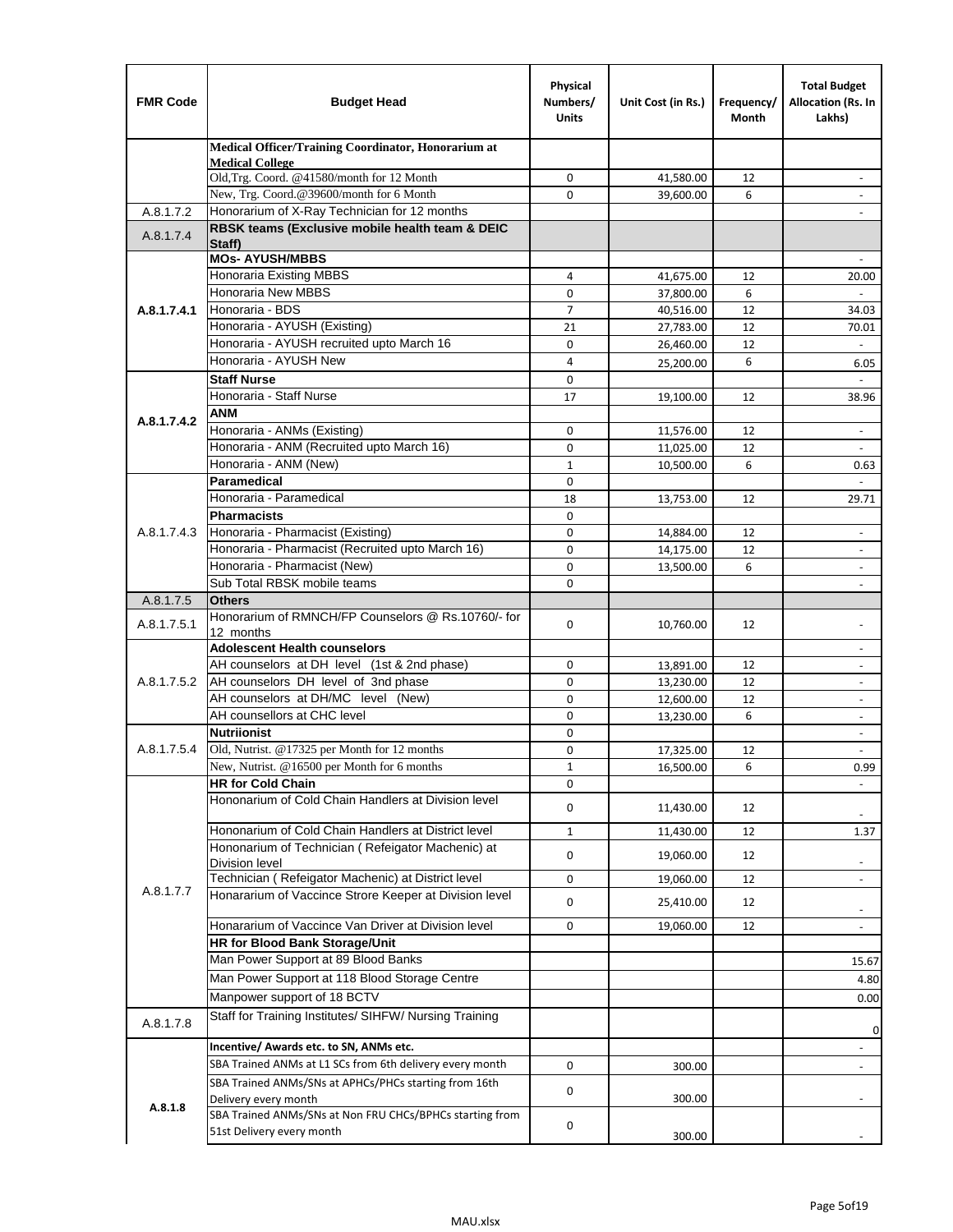| <b>FMR Code</b>    | <b>Budget Head</b>                                                                                      | Physical<br>Numbers/<br><b>Units</b> | Unit Cost (in Rs.)   | Frequency/<br>Month | <b>Total Budget</b><br>Allocation (Rs. In<br>Lakhs) |
|--------------------|---------------------------------------------------------------------------------------------------------|--------------------------------------|----------------------|---------------------|-----------------------------------------------------|
|                    | Incentives for EMOC teams at below District level starting from<br>6th CS every month @Rs 3000/CS       | $\mathbf 0$                          | 3,000.00             |                     |                                                     |
| A.8.1.9            | Honorarium of Data Entry Operator at DH                                                                 |                                      |                      |                     | 0.61                                                |
| A.8.1.10           | <b>Other Incentives Schemes (PI.Specify)</b>                                                            |                                      |                      |                     |                                                     |
| A.8.1.10.1         | Fixed difficult area Incentive                                                                          | $\mathbf 0$                          |                      |                     |                                                     |
| A.8.1.10.2         | FRU Operationalization for Gynae & anaesthetist<br>specialist on call from govt sector for NHPDs & HPDs | 60                                   | 3,000.00             |                     | 1.80                                                |
| A.8.1.10.3         | FRU Operationalization Gynaecologists specialist on call<br>for NHPDs & HPDs                            | 30                                   | 4,500.00             |                     | 1.35                                                |
| A.8.1.10.4         | FRU Operationalization anaesthetist specialist on call for<br><b>NHPDs &amp; HPDs</b>                   | 60                                   | 3,000.00             |                     | 1.80                                                |
| A.8.1.10.5         | Performance based Incentives to RMNCH+A Counsellors<br>in Family Planning @ Rs.50/ client               | $\mathbf 0$                          | 50.00                |                     | $\frac{1}{2}$                                       |
| A.8.1.11           | <b>Support Staff for Health Facilities</b>                                                              |                                      |                      |                     |                                                     |
|                    | <b>HR-NRC</b>                                                                                           |                                      |                      |                     | $\overline{\phantom{m}}$                            |
|                    | Cook                                                                                                    |                                      |                      |                     |                                                     |
|                    | Old, Cook @7500 per Month for 12 months                                                                 | 0                                    | 7,500.00             | 12                  | $\overline{\phantom{a}}$                            |
|                    | New, Cook @7500 per Month for 6 months                                                                  | $\mathbf{1}$                         | 7,500.00             | 6                   | 0.45                                                |
|                    | <b>Care Taker</b><br>Old, Caretaker @6400 per Month for 12 months                                       |                                      |                      |                     |                                                     |
|                    | New, Caretaker @6400 per Month for 6 months                                                             | $\mathbf 0$<br>$\mathbf{1}$          | 6,400.00             | 12<br>6             | ä,                                                  |
|                    | <b>Cleaner</b>                                                                                          |                                      | 6,400.00             |                     | 0.38                                                |
|                    | Old, Cleaner @6400 per Month for 12 months                                                              | 0                                    |                      | 12                  |                                                     |
|                    | New, Cleaner @6400 per Month for 6 months                                                               | $\mathbf{1}$                         | 6,400.00<br>6,400.00 | 6                   | 0.38                                                |
|                    | <b>HR-SNCU</b>                                                                                          |                                      |                      |                     |                                                     |
| A.8.1.11.f         | Cleaner/ Ward Ayah/Security Guard                                                                       |                                      |                      |                     |                                                     |
|                    | Existing CL/WA Honorarium @ Rs. 6400/monty for 12<br>months                                             | $\mathbf 0$                          | 6,400.00             | 12                  |                                                     |
|                    | New CL/WA/SG Honorarium @ Rs. 6400/month for 6<br>month                                                 | 9                                    | 6,400.00             | 6                   | 3.46                                                |
|                    | <b>Data Entry Oprator</b><br>old DEO Honorarium @ Rs.12000/- p.m. for 12 months                         |                                      |                      |                     |                                                     |
|                    |                                                                                                         | $\mathbf 0$                          | 12,000.00            | 12                  |                                                     |
|                    | New DEO Honorarium @ Rs.12000/- p.m. for 6 months                                                       | $\mathbf{1}$                         | 12,000.00            | 6                   | 0.72                                                |
|                    | Human Resource Pediatric Intencive Care unit (PICU)                                                     |                                      |                      |                     |                                                     |
|                    | Ward Aaya/Sweeper Honorarium @ Rs. 6400/Month for 6                                                     | $\mathbf 0$                          |                      | 6                   |                                                     |
|                    | months                                                                                                  |                                      | 6,400.00             |                     |                                                     |
|                    | Sub-total HR                                                                                            |                                      |                      |                     | 438.38                                              |
| A.9                | <b>TRAINING</b>                                                                                         |                                      |                      |                     |                                                     |
| A.9.1              | Skill lab                                                                                               |                                      |                      |                     |                                                     |
| A.9.1.3            | Training Motivation and follow up visit                                                                 |                                      |                      |                     | 0                                                   |
| A.9.3              | <b>Maternal Health Training</b>                                                                         |                                      |                      |                     | $\blacksquare$                                      |
| A.9.3.1.4          | Training of ANMs / LHVs in SBA                                                                          |                                      |                      |                     | $\overline{\phantom{a}}$                            |
| A.9.3.7            | Other maternal health training (please specify)                                                         |                                      |                      |                     |                                                     |
| A.9.3.7.1          | MDR training of District and Block level officials                                                      | 3                                    | 22,950.00            |                     | 0.69                                                |
| A.9.3.7.5          | ANM Training on new ANC guidelines and HRPs                                                             |                                      |                      |                     |                                                     |
|                    | District level                                                                                          | $\overline{2}$                       | 29,300.00            |                     | 0.59                                                |
|                    | <b>Block Level</b>                                                                                      | 9                                    | 31,050.00            |                     | 2.79                                                |
| A.9.10<br>A.9.10.1 | <b>Training (Nursing)</b><br>Strengthening of Existing Training Institutions/Nursing School             | 0                                    | 4,300,000.00         |                     | $\blacksquare$                                      |
|                    | excluding infrastructure and HR.                                                                        |                                      |                      |                     |                                                     |
| A.9.10.2           | New Training Institutions/School                                                                        | $\mathbf{1}$                         | 152,000.00           |                     | 1.52                                                |
|                    | <b>National Dewarming Day</b>                                                                           |                                      |                      |                     |                                                     |
| A.9.11.3           | Orientaion meeting-District level                                                                       | $\mathbf 1$                          | 5000                 | $\overline{2}$      | 0.10                                                |
|                    | Orientaion meeting-Block level                                                                          | 9                                    | 7500                 | $\overline{2}$      | 1.35                                                |
| A.9.12             | <b>RBSK training</b><br>RBSK Training -Training of Mobile health team -                                 |                                      |                      |                     |                                                     |
| A.9.12.1           | technical and managerial (5 days)                                                                       |                                      |                      |                     | 0                                                   |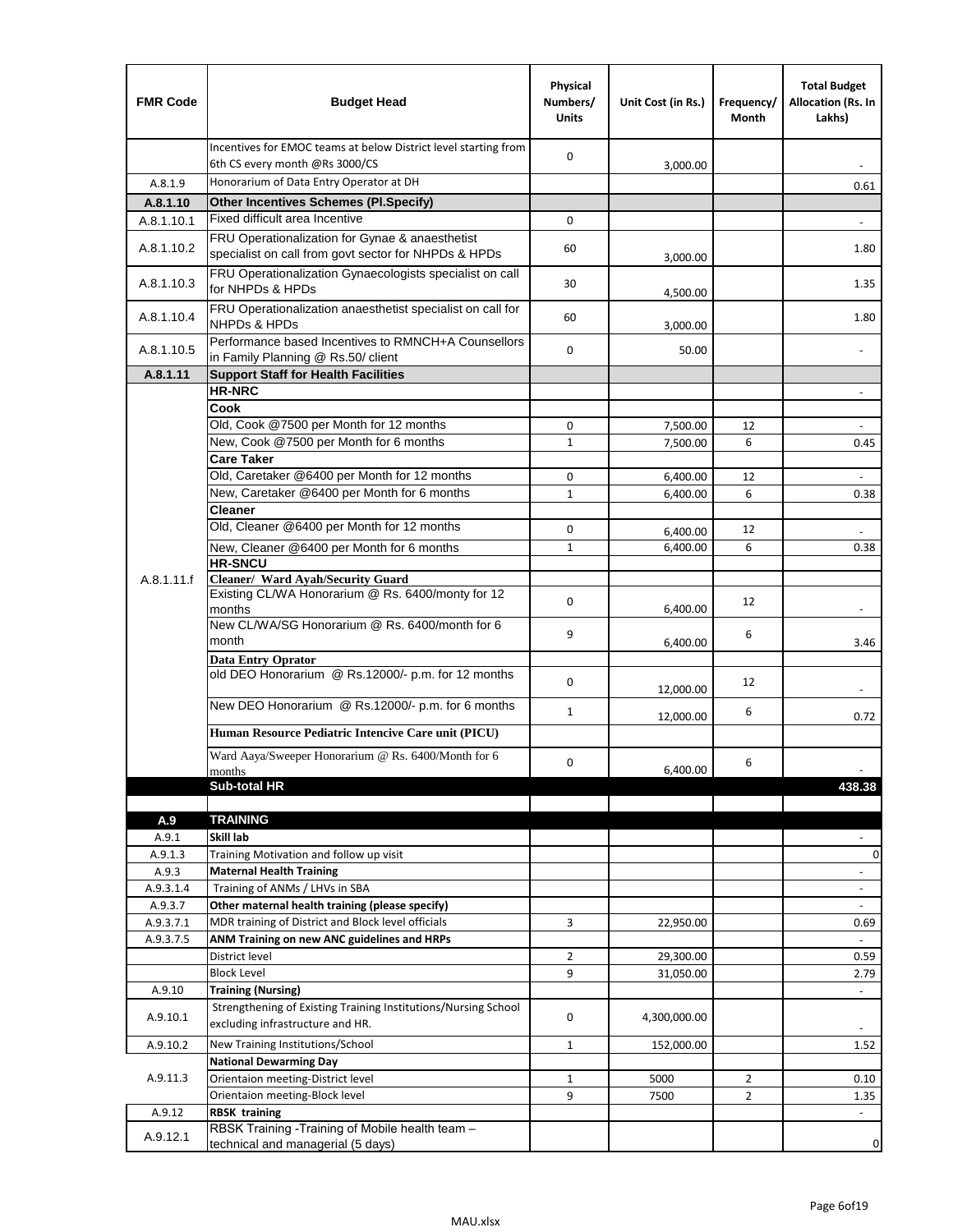| <b>FMR Code</b>    | <b>Budget Head</b>                                                                             | Physical<br>Numbers/<br><b>Units</b> | Unit Cost (in Rs.) | Frequency/<br>Month | <b>Total Budget</b><br>Allocation (Rs. In<br>Lakhs) |
|--------------------|------------------------------------------------------------------------------------------------|--------------------------------------|--------------------|---------------------|-----------------------------------------------------|
|                    |                                                                                                |                                      |                    |                     |                                                     |
|                    | <b>Sub-total Training</b>                                                                      |                                      |                    |                     | 7.04                                                |
| A.10               | <b>PROGRAMME MANAGEMENT</b>                                                                    |                                      |                    |                     |                                                     |
| A.10.2             | Contractual Staff for DPMSU recruited and in position                                          |                                      |                    |                     |                                                     |
| A.10.2.1           | District Programme Manager                                                                     | $\mathbf{1}$                         | 39,690.00          | 12                  | 4.76                                                |
| A.10.2.2           | <b>District Accounts Manager</b>                                                               | $\mathbf{1}$                         | 32,303.00          | 12                  | 3.88                                                |
| A.10.2.3           | District Data Manager                                                                          | $\mathbf{1}$                         |                    | 12                  |                                                     |
| A.10.2.4           | Consultants/ Programme Officers (Kindly Specify)                                               | $\mathbf 0$                          | 22,050.00          |                     | 2.65                                                |
|                    | Honorarium of RKSK Coordinator                                                                 | 0                                    | 25,000.00          | 9                   | $\overline{\phantom{a}}$                            |
| A.10.2.5           | Accountants                                                                                    | 0                                    |                    |                     |                                                     |
| A.10.2.6           | Data Entry Operators                                                                           | 0                                    |                    |                     | $\overline{\phantom{a}}$                            |
| A.10.2.7           | Support Staff (Kindly Specify)                                                                 | $\mathbf{1}$                         | 8,269.00           | 12                  | 0.99                                                |
| A.10.2.8.1         | Operational Cost for DPMU unit                                                                 | $\mathbf{1}$                         | 89,250.00          | 12                  | 10.71                                               |
| A.10.2.8.5         | <b>DEIC Managers</b>                                                                           | 0                                    | 33,000.00          | 10                  |                                                     |
| A.10.3             | <b>Strengthening of Block PMU</b>                                                              |                                      |                    |                     |                                                     |
| A.10.3.1           | <b>Block Programme Manager</b>                                                                 |                                      |                    |                     | 26.20                                               |
| A.10.3.2           | <b>Block Accounts Manager</b>                                                                  |                                      | 12,128.00          | 12                  | 13.10                                               |
| A.10.3.7.1         | Operational Cost for BPMU unit                                                                 | 9                                    | 15,000.00          | 12                  | 16.20                                               |
|                    | <b>Concurrent Audit system</b>                                                                 |                                      |                    |                     |                                                     |
| A.10.6             | Monthly Concurrent Audit                                                                       | $\mathbf{1}$                         | 4,500.00           | 12                  | 0.54                                                |
|                    | <b>Block Spesific Work</b>                                                                     | 9                                    | 500.00             | 12                  | 0.54                                                |
| A.10.7<br>A.10.7.2 | <b>Mobility Support, Field Visits</b><br>DPMU/District                                         | $\overline{2}$                       | 30,000.00          | 12                  | 7.20                                                |
| A.10.7.3           | <b>BPMU/Block</b>                                                                              | 9                                    | 30,000.00          | 12                  | 32.40                                               |
| A.10.8.1           | Vehicles for Divisional / AD office                                                            | 0                                    | 30,000.00          | 12                  | $\mathbf{r}$                                        |
|                    |                                                                                                |                                      |                    |                     |                                                     |
|                    | <b>Sub-total Programme Management</b>                                                          |                                      |                    |                     | 119.16                                              |
|                    |                                                                                                |                                      |                    |                     |                                                     |
|                    | Total of RMNCH+A                                                                               |                                      |                    |                     | 1,644.33                                            |
| в                  | Additionalities under NRHM (Mission Flexible Pool)                                             |                                      |                    |                     |                                                     |
| <b>B1</b>          | <b>ASHA</b>                                                                                    |                                      |                    |                     |                                                     |
| B1.1.1.3           | <b>Supplementary training for ASHAs</b>                                                        |                                      |                    |                     |                                                     |
| B1.1.1.3.1         | TOT of ASHA Trainer- I round (at RHFWTC)                                                       |                                      |                    |                     |                                                     |
|                    | Batch cost+Equipment+Module+ Monitoring Visit                                                  |                                      |                    |                     |                                                     |
| B1.1.1.3.2         | TOT of ASHA Trainers -II Round (at RHFWTC)                                                     |                                      |                    |                     |                                                     |
| B1.1.1.4           | Post training support and supervision<br>Supervision costs by ASHA facilitators<br>(12 months) |                                      |                    |                     | $\overline{\phantom{a}}$                            |
|                    |                                                                                                |                                      |                    |                     |                                                     |
| B1.1.1.4.1         | Supervision costs by ASHA facilitators<br>(6 months)                                           |                                      |                    |                     | 26.10                                               |
| B1.1.1.4.2         | Monthly review Meeting of ASHA Sangini with BCPM                                               |                                      |                    |                     | 1.57                                                |
| B <sub>1.1.3</sub> | Performance Incentive/Other Incentive to ASHAs (if<br>any)                                     |                                      |                    |                     |                                                     |
| B1.1.3.1           | <b>ASHA incentives under Maternal Health</b>                                                   |                                      |                    |                     |                                                     |
| B1.1.3.1.2         | Maternal Death Audit Information                                                               | 157                                  | 200.00             |                     | 0.31                                                |
| B1.1.3.2           | Incentive to ASHA under Child Health                                                           |                                      |                    |                     | $\omega$ .                                          |
| B1.1.3.2.1         | Incentive for Home Based Newborn Care programme                                                | 54414                                | 250.00             |                     | 136.04                                              |
| B1.1.3.2.4         | Incentive for referral of SAM cases to NRC @ Rs.50/Case                                        | 240                                  | 50.00              |                     | 0.12                                                |
| B1.1.3.2.5         | Incentive for follow up of discharge of SAM children from<br>NRCs @ Rs. 100/ for 4 Follow up   | 240                                  | 100.00             |                     | 0.24                                                |
| B1.1.3.3           | ASHA Incentives under family planning (ESB/ PPIUCD/<br>Others)                                 |                                      |                    |                     |                                                     |
| B1.1.3.3.1         | ASHA PPIUCD incentive for accompanying the client for<br>PPIUCD insertion                      | 300                                  | 150.00             |                     | 0.45                                                |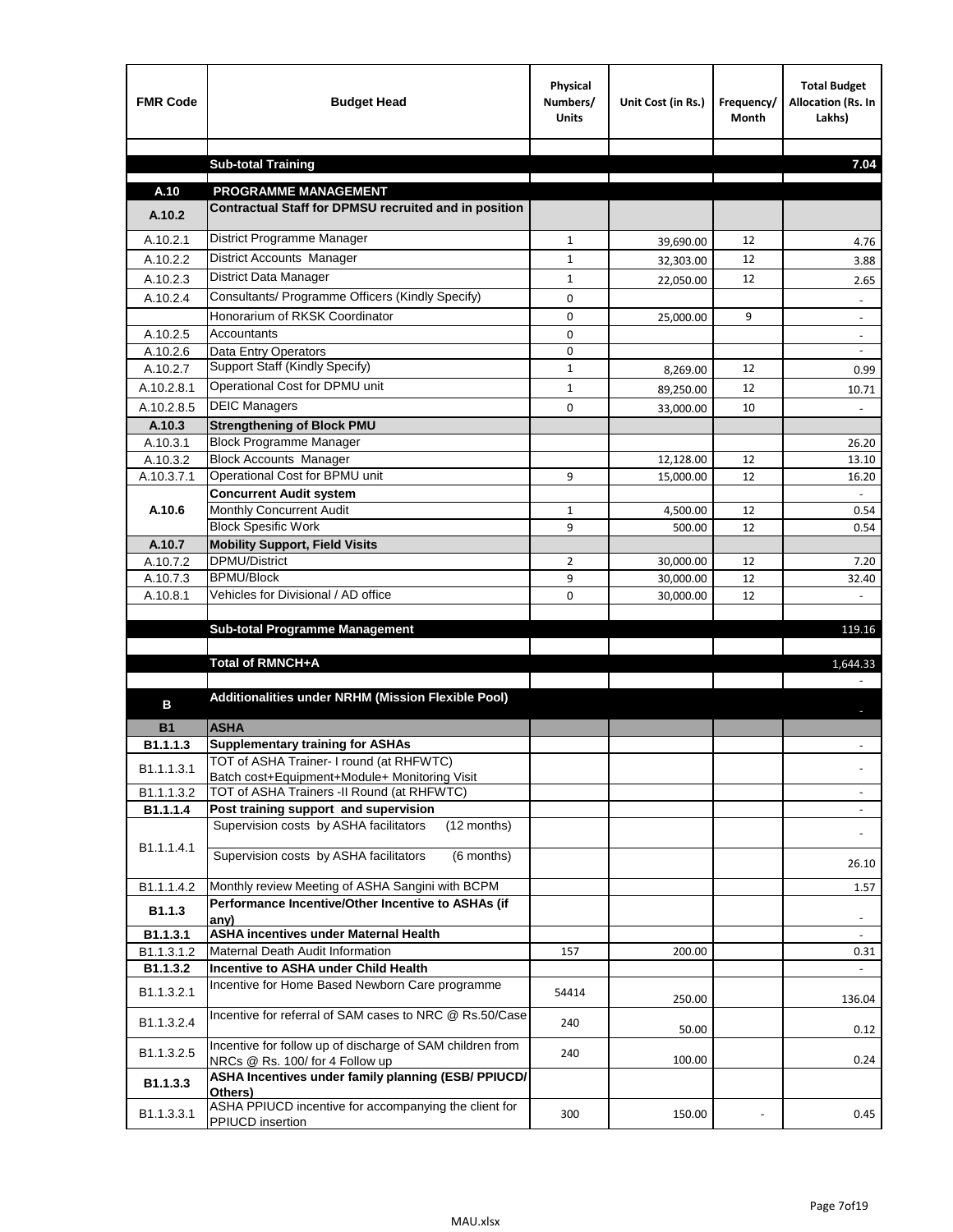| <b>FMR Code</b>            | <b>Budget Head</b>                                                                                                                                                    | Physical<br>Numbers/<br><b>Units</b> | Unit Cost (in Rs.)     | Frequency/<br>Month | <b>Total Budget</b><br>Allocation (Rs. In<br>Lakhs) |
|----------------------------|-----------------------------------------------------------------------------------------------------------------------------------------------------------------------|--------------------------------------|------------------------|---------------------|-----------------------------------------------------|
|                            | ASHA incentive under ESB scheme for promoting<br>spacing of births @ 500/- per ASHA/client                                                                            | 588                                  | 500.00                 |                     | 2.94                                                |
| B <sub>1.1</sub> , 3, 3, 2 | Spacing for 2 years after marriage @ 500/- per<br>ASHA/client                                                                                                         | 587                                  | 500.00                 |                     | 2.94                                                |
| B1.1.3.3.3                 | ASHA Incentive under ESB scheme for promoting<br>adoption of limiting method upto two children @ Rs. 1000<br>per client                                               | 786                                  | 1,000.00               |                     | 7.86                                                |
| B1.1.3.6                   | <b>ASHA Incentives (other)</b>                                                                                                                                        |                                      |                        |                     |                                                     |
| B <sub>1.1</sub> , 3, 5, 3 | ASHA incentive for NDD for 2 round                                                                                                                                    | 1751                                 | 100.00                 | $\overline{2}$      | 3.50                                                |
| B <sub>1.1</sub> .3.6.1    | Amount to be released for 12 months for Routine<br>activities (4 month incentive for ASHAs those are yet to<br>be placed)                                             |                                      |                        |                     | 193.80                                              |
| B1.1.3.6.4                 | Incentive to ASHA Facilitator (12 Months)                                                                                                                             |                                      |                        |                     | ä,                                                  |
| B <sub>1.1</sub> .3.6.5    | Reimbursement of travel expenses for accompanying a<br>woman to facility for surgical abortion (MVA/EVA) @<br>Rs.150/-per case                                        | 20                                   | 150.00                 |                     | 0.03                                                |
| B <sub>1.1</sub> .3.6.6    | Reimbursement of travel expenses for accompanying a<br>woman to facility for medical abortion (MMA) @ Rs.225/-<br>per case                                            | 20                                   | 225.00                 |                     | 0.05                                                |
| B1.1.3.6.9                 | ASHA Torch (NO. of ASHA +AF) @ Rs. 262.20                                                                                                                             |                                      |                        |                     | 4.82                                                |
| B1.1.3.7                   | Other (support provisions to ASHA such as uniform,<br>diary, ASHA Ghar etc)                                                                                           |                                      |                        |                     |                                                     |
| B <sub>1.1</sub> .3.7.2    | ASHA Payment Voucher, Payment Register and VHIR<br>1.@ Rs. 25/ASHA, 2.@Rs.50/AF, 3.@Rs.150/block for<br>ASHa master payment register,<br>4. @Rs.174.5/ASHA/B1.1.3.7.2 |                                      |                        |                     | 3.55                                                |
| B <sub>1.1</sub> , 3.7.4   | ASHA SAREE (TA/DA for Attending monthly meeting) No.<br>of ASHA+AF @ Rs.450                                                                                           |                                      |                        |                     | 8.27                                                |
| B <sub>1.1</sub> .5.1      | Honorarium of Regional Coordinator                                                                                                                                    |                                      |                        |                     |                                                     |
| B <sub>1.1.5.2</sub>       | Honararium of District Community Process Manager                                                                                                                      | $\mathbf{1}$                         | 32,303.00              | 12                  | 3.88                                                |
| B1.1.5.3                   | Honararium of Block Community Process Manager                                                                                                                         | 9                                    | 12,000.00              | 12                  | 12.96                                               |
|                            | Mobility cost for ARC/AMG                                                                                                                                             |                                      |                        |                     |                                                     |
| B <sub>1.1.5.4</sub>       | AMG cost                                                                                                                                                              | $\mathbf{1}$                         | 10,000.00              | 1                   | 0.10                                                |
|                            | Quarterly BCPM meeting at Divisional Head Quarter @<br>rs. 500/BCPM/qtr.                                                                                              |                                      |                        |                     |                                                     |
|                            |                                                                                                                                                                       |                                      |                        |                     |                                                     |
|                            | <b>Sub Total of ASHA</b>                                                                                                                                              |                                      |                        |                     | 409.51385                                           |
| B.2                        | <b>Untied Fund</b>                                                                                                                                                    |                                      |                        |                     |                                                     |
| B <sub>2.3</sub>           | <b>CHCs</b>                                                                                                                                                           |                                      |                        |                     | 16.97                                               |
| B <sub>2.4</sub>           | PHCs                                                                                                                                                                  |                                      |                        |                     | 25.04                                               |
|                            | <b>Sub Total of Untied Fund</b>                                                                                                                                       |                                      |                        |                     | 42.0109                                             |
|                            |                                                                                                                                                                       |                                      |                        |                     |                                                     |
| <b>B9</b>                  | <b>Mainstreaming of AYUSH</b>                                                                                                                                         |                                      |                        |                     |                                                     |
| B.9.1<br>B.9.1.1           | Medical Officers at CHCs/ PHCs (Only AYUSH)<br><b>DH</b>                                                                                                              | 3                                    |                        | 12                  |                                                     |
| B.9.1.2                    | <b>FRUs</b>                                                                                                                                                           | $\overline{2}$                       | 29,106.00<br>29,106.00 | 12                  | 10.48<br>6.99                                       |
| B.9.1.3                    | Non FRU SDH/ CHC                                                                                                                                                      | 9                                    | 29,106.00              | 12                  | 31.43                                               |
| B.9.1.4                    | 24 X 7 PHC                                                                                                                                                            | 5                                    | 29,106.00              | 12                  | 17.46                                               |
| B.9.1.5                    | Non-24 X 7 PHCs/ APHCs                                                                                                                                                | 9                                    | 29,106.00              | 12                  | 31.43                                               |
| <b>B.9.2</b>               | Other Staff Nurses and Supervisory Nurses/ AYUSH<br>pharmacists (Only AYUSH)                                                                                          |                                      |                        |                     |                                                     |
| B.9.2.1                    | DH                                                                                                                                                                    | $\overline{2}$                       | 10,914.75              | 12                  | 2.62                                                |
| B.9.2.2                    | <b>FRUs</b>                                                                                                                                                           | $\mathbf{1}$                         | 10,914.75              | 12                  | 1.31                                                |
| B.9.2.3                    | Non FRU SDH/ CHC                                                                                                                                                      | 5                                    | 10,914.75              | 12                  | 6.55                                                |
| B.9.2.4                    | 24 X 7 PHC                                                                                                                                                            | $\overline{2}$                       |                        | 12                  |                                                     |
|                            | Non-24 X 7 PHCs                                                                                                                                                       | 0                                    | 10,914.75              |                     | 2.62                                                |
| B.9.2.5                    |                                                                                                                                                                       |                                      | 10,914.75              | 12                  | $\overline{\phantom{a}}$                            |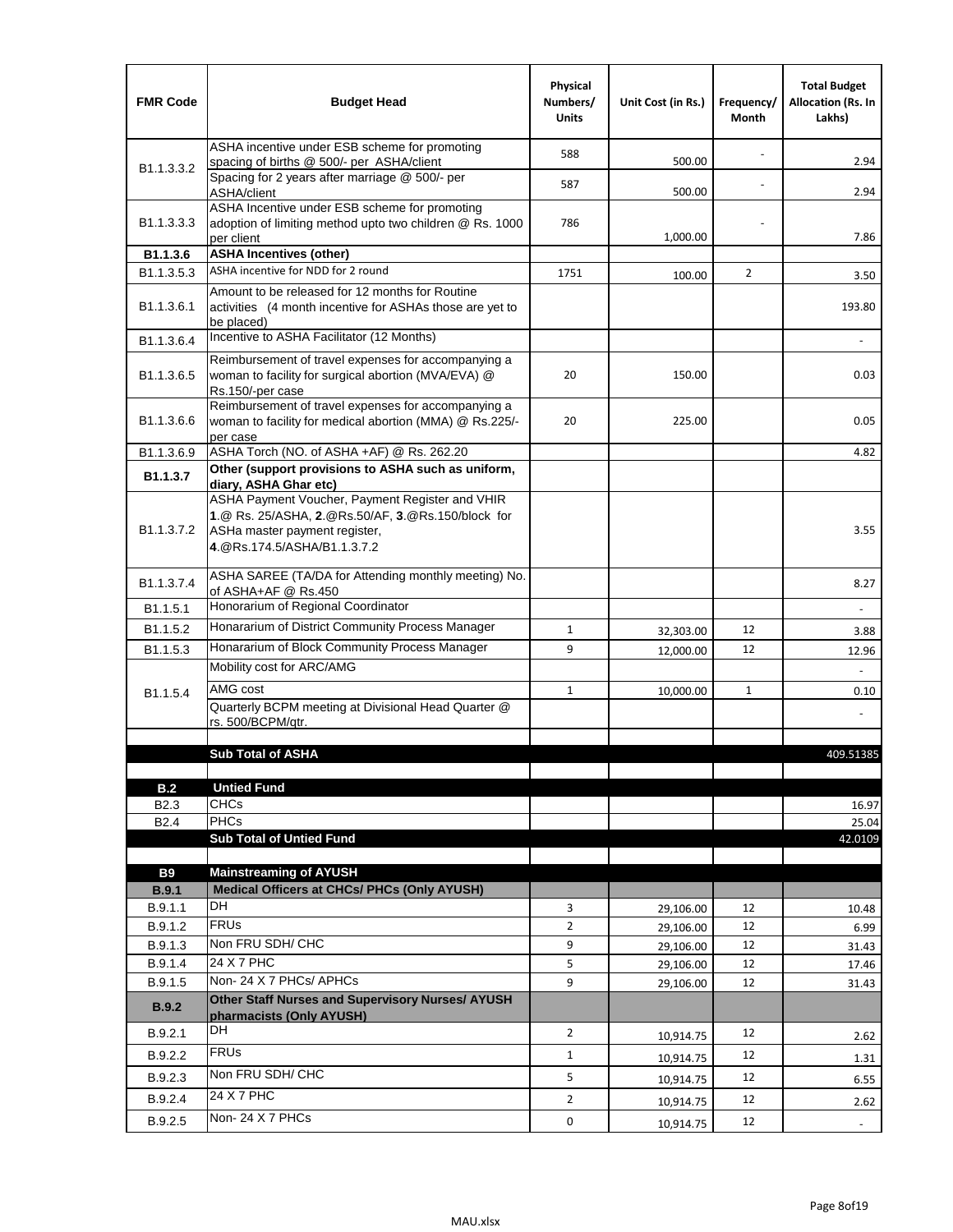| <b>FMR Code</b>   | <b>Budget Head</b>                                                                              | Physical<br>Numbers/<br><b>Units</b> | Unit Cost (in Rs.) | Frequency/<br>Month | <b>Total Budget</b><br>Allocation (Rs. In<br>Lakhs)  |
|-------------------|-------------------------------------------------------------------------------------------------|--------------------------------------|--------------------|---------------------|------------------------------------------------------|
|                   | Panchkarma Unit Lokbabdhu Rajnarayna Joint<br><b>Hospital, Lucknow</b>                          |                                      |                    |                     |                                                      |
| B.9.2.6           | Honararium of Panchkarma Technician (1Male and 1<br>Female)                                     | 0                                    | 10,000.00          | 12                  |                                                      |
|                   | Honorarium of Panchkarma Attendent                                                              | $\mathbf 0$                          | 8,000.00           | 12                  |                                                      |
|                   | Lumpsum amount for Sweeper (Safai Karmi)                                                        |                                      |                    |                     | 0                                                    |
| <b>B9.3</b>       | <b>Other Activities (Excluding HR)</b>                                                          |                                      |                    |                     |                                                      |
| B9.3.1            | Contingency AYUSH wings                                                                         | $\mathbf{1}$                         | 20,000.00          |                     | 0.20                                                 |
| B9.3.3            | Establishment of Panchkarma Unit                                                                |                                      |                    |                     | $\mathbf 0$                                          |
| B9.3.4            | Construction of AYUSH Wing                                                                      | 0                                    | 3,000,000.00       |                     |                                                      |
|                   |                                                                                                 |                                      |                    |                     |                                                      |
|                   | Sub Total of Mainstreaming of AYUSH                                                             |                                      |                    |                     | 111.09                                               |
| <b>B10</b>        | <b>IEC-BCC NRHM</b>                                                                             |                                      |                    |                     |                                                      |
|                   | <b>Girls Child Day</b>                                                                          |                                      |                    |                     |                                                      |
| B.10.3.5          | <b>Division level</b>                                                                           | 0                                    | 50,000.00          | 1                   |                                                      |
|                   | <b>Block level</b>                                                                              | 9                                    | 10,000.00          | $\mathbf{1}$        | 0.90                                                 |
| <b>B.10.7</b>     | Priniting activities (please specify)<br>SM booklet @Rs 20.00 for all ANCs                      |                                      |                    |                     |                                                      |
| B.10.7.1          | MCP card @ Rs 10 for all ANCs                                                                   | 58143<br>58143                       | 20.00<br>10.00     |                     | 11.63<br>5.81                                        |
| <b>B.10.7.4</b>   | <b>Other printing</b>                                                                           |                                      |                    |                     |                                                      |
| B.10.7.4.1        | <b>IEC-BCC Material for NDD</b>                                                                 |                                      |                    |                     |                                                      |
|                   | IEC material, poster, banner @ Rs. 14000 per block for 2<br>round                               | 9                                    | 14000              | $\overline{2}$      | 2.52                                                 |
|                   | Teaching and community hand bills/pumphlets and check<br>list @ Rs. 14000 per block for 2 round | 9                                    | 14000              | 2                   | 2.52                                                 |
|                   | 5 Fipchart per block @ Rs. 200 per Flip chart( one time)                                        | 45                                   | 200                | $\mathbf{1}$        | 0.09                                                 |
|                   | AWW and Teacher hand out @ Rs. 7 each for 2 round                                               | 4737                                 | $\overline{7}$     | 2                   | 0.66                                                 |
|                   | ASHA hand out @ Rs. 2 each for 2 round                                                          | 1751                                 | $\overline{2}$     | $\overline{2}$      | 0.07                                                 |
|                   | <b>AFHC cards</b>                                                                               |                                      |                    |                     |                                                      |
| <b>B.10.7.4.2</b> | For DH & MC level Existing AFHS clinics<br>For CHC level Existing AFHS clinics                  | 0<br>0                               | 0.50<br>0.50       | 2000<br>2000        | $\overline{\phantom{a}}$<br>$\overline{\phantom{a}}$ |
|                   | For PHC level existing AFHS clinics                                                             | 0                                    | 0.50               | 2000                | $\bar{a}$                                            |
|                   | AFHC Register (3 register per clinic)                                                           | 0                                    | 150.00             | $\mathbf{1}$        | $\blacksquare$                                       |
|                   | Printing of RBSK card and registers                                                             | 0                                    |                    |                     |                                                      |
|                   | MHT Register for AWC<br>MHT Register for School                                                 | 349                                  | 100.00             | $\mathbf{1}$        | 0.35                                                 |
|                   | (Class-1 to 12)                                                                                 | 900                                  | 100.00             | $\mathbf{1}$        | 0.90                                                 |
| B.10.7.4.3        | RBSK Format (microplan, reporting) @ Rs. 3000/ per                                              | 9                                    |                    | $\mathbf{1}$        |                                                      |
|                   | block<br>RBSK card for children of AWC and School                                               |                                      | 3,000.00           |                     | 0.27                                                 |
|                   | AWC (Twice in year)                                                                             | 174384                               | 1.20               |                     | 2.09                                                 |
|                   | School (Class 1 to 12)                                                                          | 449764                               | 0.75               |                     | 3.37                                                 |
|                   |                                                                                                 |                                      |                    |                     |                                                      |
|                   | <b>Sub Total IEC</b>                                                                            |                                      |                    |                     | 31.19                                                |
| <b>B.11</b>       |                                                                                                 |                                      |                    |                     |                                                      |
| B.11.2.5          | Recurring support of 18 BCTV                                                                    |                                      |                    |                     | 0                                                    |
|                   |                                                                                                 |                                      |                    |                     |                                                      |
| <b>B14</b>        | Innovations (if any)<br>Religious and Community Leaders Meet @ Rs.                              |                                      |                    |                     |                                                      |
| B14.6             | 10000/District/meeting                                                                          | $\mathbf{1}$                         | 10,000.00          |                     | 0.10                                                 |
| B14.11            | Rogi Sahayata Kendra @ Rs. 664200 including 5%<br>increment in HR cost                          |                                      |                    |                     |                                                      |
| B14.12            | AAA Platform - Monitoring & Microplanning meeting for<br>frontline workers                      |                                      |                    |                     |                                                      |
|                   | Nurse Mentor Programme and Establishment of Mini                                                |                                      |                    |                     |                                                      |
|                   | <b>Skill Lab</b>                                                                                |                                      |                    |                     |                                                      |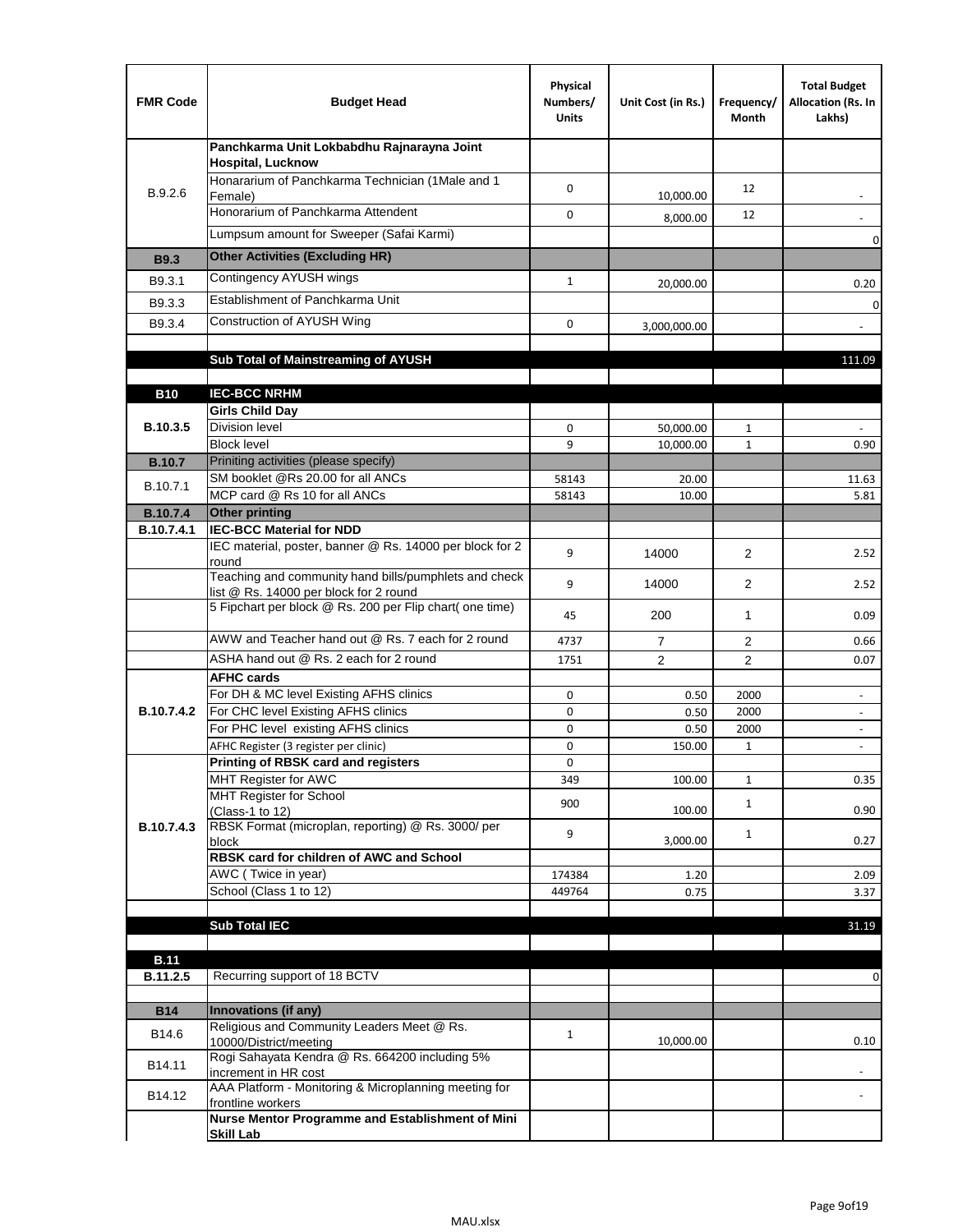| <b>FMR Code</b>         | <b>Budget Head</b>                                                                         | Physical<br>Numbers/<br><b>Units</b> | Unit Cost (in Rs.)    | Frequency/<br>Month | <b>Total Budget</b><br>Allocation (Rs. In<br>Lakhs) |
|-------------------------|--------------------------------------------------------------------------------------------|--------------------------------------|-----------------------|---------------------|-----------------------------------------------------|
| B14.19                  | Honoraium of Naurse Mentor (Existing)                                                      | 0                                    | 38,588.00             | 12                  |                                                     |
|                         | Honoraium of Naurse Mentor for 12 montys (New)                                             | 0                                    | 36,750.00             | 12                  | $\overline{a}$                                      |
|                         | Honoraium of Naurse Mentor fro 10 months (New)                                             | 0                                    | 36,750.00             | 10                  | $\overline{\phantom{a}}$                            |
| B14.22                  | Training Strategy for Village Health and Nutrition Days<br>(VHNDs)                         |                                      |                       |                     | 5.80                                                |
|                         | Free Transport Facilities to PLHIV(People Living with                                      |                                      |                       |                     |                                                     |
| B14.25                  | <b>HIV)</b> for treatment                                                                  |                                      |                       |                     |                                                     |
|                         | On ART cost                                                                                |                                      |                       |                     | 9.49                                                |
|                         | PRE ART Cost                                                                               |                                      |                       |                     | 2.27                                                |
|                         | <b>KAYAKALP' Award Scheme</b>                                                              |                                      |                       |                     |                                                     |
|                         | Training for Swachha Bharat Abhiyan                                                        |                                      |                       |                     |                                                     |
|                         | Awareness cum Internal Assessors Training Workshop @                                       |                                      |                       |                     |                                                     |
|                         | Rs. 33000/Disitrict                                                                        |                                      |                       |                     | 0.33                                                |
|                         | District level Hospital Rs. 20000/District<br><b>CHC</b> level                             |                                      |                       |                     | 0.20                                                |
|                         | PHC level                                                                                  | $\overline{2}$                       | 15,000.00             |                     | 0.30                                                |
| B14.29                  |                                                                                            | 3                                    | 6,000.00              |                     | 0.18                                                |
|                         | <b>Internal Assessment</b><br>District level Hospital (Quarterly)                          | $\overline{2}$                       |                       |                     |                                                     |
|                         | CHC level (Quarterly)                                                                      | $\overline{2}$                       | 2,000.00              | 4<br>4              | 0.16                                                |
|                         |                                                                                            | 3                                    | 1,000.00              | 4                   | 0.08                                                |
|                         | PHC level (Quarterly)<br><b>Peer Assessment</b>                                            |                                      | 500.00                |                     | 0.06                                                |
|                         | <b>District level Hospital</b>                                                             | $\overline{2}$                       |                       |                     |                                                     |
|                         | <b>CHC</b> level                                                                           | $\overline{2}$                       | 25,000.00             |                     | 0.50<br>0.20                                        |
|                         | PHC level                                                                                  | 3                                    | 10,000.00<br>5,000.00 |                     | 0.15                                                |
|                         | <b>Matritwa Saptah</b>                                                                     |                                      |                       |                     |                                                     |
|                         | District level activities @Rs 50000                                                        | $\mathbf{1}$                         | 50,000.00             |                     | 0.50                                                |
|                         | Mobility support @ Rs 17600/block                                                          | 9                                    |                       |                     |                                                     |
|                         |                                                                                            |                                      | 17,600.00             |                     | 1.58                                                |
| B14.33                  | Printing of formats, reports and HRP register @ 50/ANM                                     | 244                                  | 50.00                 |                     | 0.12                                                |
|                         | <b>IEC Support</b>                                                                         |                                      |                       |                     |                                                     |
|                         | District level                                                                             | $\mathbf{1}$                         | 2,500.00              |                     | 0.03                                                |
|                         | <b>Block Level</b>                                                                         | 9                                    | 25,000.00             |                     | 2.25                                                |
|                         | hoarding 5/dist & 1/FRU & 1/block @ Rs. 2000/-                                             | 17                                   | 2,000.00              |                     | 0.34                                                |
|                         | <b>Gestational Diabetes Mallitius Pilot - 18 districts</b>                                 |                                      |                       |                     |                                                     |
|                         | Glucometer @ 1 /ANM+2/Block+2 additional                                                   | 0                                    | 3,000.00              |                     |                                                     |
| B14.34                  | Procurement of Glucose 75mg, (2*all ANCs+24*5%GDMs)                                        | $\mathbf 0$                          | 25.00                 |                     |                                                     |
|                         | Insulin 9 vials *5% ANCs                                                                   | 0                                    | 50.00                 |                     | $\blacksquare$                                      |
|                         | with syringe (900 units/+18 syringes)                                                      | 0                                    | 20.00                 |                     |                                                     |
|                         | <b>Misoprost Distribution for Home Deliveries</b>                                          |                                      |                       |                     |                                                     |
|                         | Printing of registers @ Rs50.00 each                                                       |                                      |                       |                     | $\overline{\phantom{a}}$                            |
|                         | Budget for Tab Mesoprostol procurement in Lakh                                             |                                      |                       |                     | $\blacksquare$                                      |
| B14.35                  | ASHA Incentive @ Rs.100.00 each case in Lakh                                               |                                      |                       |                     | $\overline{\phantom{m}}$                            |
|                         | Block level ANM/ ASHAs training @ 23650/ in Lakh                                           |                                      |                       |                     |                                                     |
|                         | District Orientation meeting @Rs 20000, in Lakh                                            |                                      |                       |                     | $\omega$                                            |
|                         | <b>Sub Total Innovation</b>                                                                |                                      |                       |                     | 24.64                                               |
|                         | <b>Planning, Implementation and Monitoring</b>                                             |                                      |                       |                     |                                                     |
| <b>B15</b>              |                                                                                            |                                      |                       |                     |                                                     |
| <b>B15.2</b><br>B15.2.2 | <b>Quality Assurance</b><br><b>Division Level Human Resource</b>                           | 0                                    |                       |                     |                                                     |
|                         | Honorarium of Existing Divisonal Consultant -Quality @                                     |                                      |                       |                     |                                                     |
|                         | Rs. 45000/month for 10 months<br>Honorarium of Vacant Divisonal Consultant - Quality @     | $\mathbf 0$                          | 45,000.00             | 10                  |                                                     |
|                         | Rs. 45000/month for 2 months                                                               | $\mathbf 0$                          | 45,000.00             | $\overline{2}$      |                                                     |
|                         | Honararium of Existing Divisonal Consultant - Public<br>Health @ Rs.45000/PM for 10 Months | 0                                    | 45,000.00             | $\overline{2}$      |                                                     |
|                         | Honararium of Vacant Divisonal Consultant - Public Health<br>@ Rs.45000/PM for 2 Months    | $\mathbf 0$                          | 45,000.00             | 10                  |                                                     |
|                         | Data Entry Operator @Rs 12000/PM for 2 Month ("New<br>Position)                            | 0                                    | 12,000.00             | $\overline{2}$      |                                                     |
|                         | <b>District Level Human Resource</b>                                                       |                                      |                       |                     |                                                     |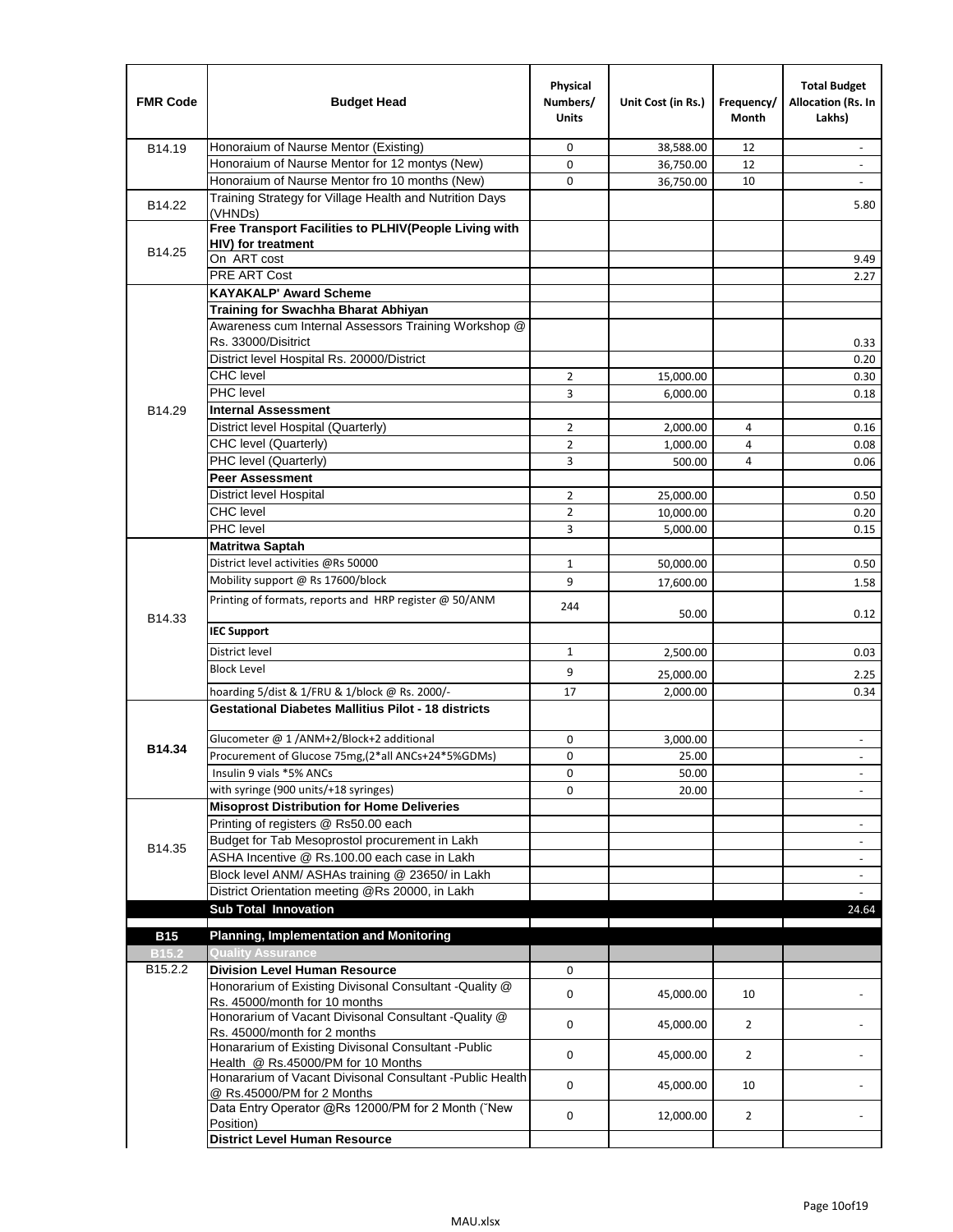| <b>FMR Code</b>        | <b>Budget Head</b>                                                                                | Physical<br>Numbers/<br><b>Units</b> | Unit Cost (in Rs.) | Frequency/<br>Month | <b>Total Budget</b><br>Allocation (Rs. In<br>Lakhs) |
|------------------------|---------------------------------------------------------------------------------------------------|--------------------------------------|--------------------|---------------------|-----------------------------------------------------|
|                        | Honorarium of Existing District Consultant -Quality @ Rs.<br>40000/month for 10 months            | $\mathbf{1}$                         | 40,000.00          | 10                  | 4.00                                                |
|                        | Honorarium of Vacant District Consultant -Quality @ Rs.<br>40000/month for 2 months               | 0                                    | 40,000.00          | $\overline{2}$      |                                                     |
|                        | Honararium of Existing Hospital Quality Manager @<br>Rs.35000/PM for 10 Months                    | $\mathbf{1}$                         | 35,000.00          | 10                  | 3.50                                                |
|                        | Honararium of Vacant Hospital Quality Manager @<br>Rs.35000/PM for 2 Months                       | 0                                    | 35,000.00          | $\overline{2}$      |                                                     |
|                        | Data Entry Operator @ Rs 12000/PM for 2 Month ("New<br>Position)                                  | $\mathbf{1}$                         | 12,000.00          | $\overline{2}$      | 0.24                                                |
| B15.2.4                | <b>Review meetings</b>                                                                            |                                      |                    |                     |                                                     |
| B <sub>15.2</sub> .4.2 | Division                                                                                          | 0                                    | 5,000.00           |                     |                                                     |
|                        | <b>District</b>                                                                                   | $\overline{2}$                       | 2,000.00           |                     | 0.04                                                |
| B15.2.5.2              | Monitoring and Supportive Supervision Visits-Divisional<br>QUA (10 visits per month) for 6 months | 0                                    | 1,800.00           |                     |                                                     |
|                        | Monitoring and Supportive Supervision Visits-District<br>QUA (10 visits per month) for 6 months   | 60                                   | 1,200.00           |                     | 0.72                                                |
|                        | <b>Office Equipments-District &amp; Division</b>                                                  |                                      |                    |                     |                                                     |
|                        | <b>Division Level</b>                                                                             |                                      |                    |                     |                                                     |
|                        | Office Equipment @ Rs.3.5 Lac/Division                                                            |                                      |                    |                     | $\sim$                                              |
| B15.2.5.5              | Operational cost @ Rs.17000/-PM for 10 Month                                                      |                                      |                    |                     | $\mathsf{O}\xspace$                                 |
|                        | <b>District Level</b>                                                                             |                                      |                    |                     |                                                     |
|                        | Office Equipment @ Rs.3.5 Lac/District                                                            | 0                                    | 350,000.00         | $\mathbf{1}$        | $\sim$                                              |
|                        | Operational cost @ Rs.14000/-PM for 10 Month                                                      | $\mathbf{1}$                         | 14,000.00          | 10                  | 1.40                                                |
| B15.2.5.6              | <b>Operational Cost for District Hospitals</b>                                                    | $\mathbf{1}$                         | 2,000.00           |                     | 0.02                                                |
|                        | <b>Sub Total Quality Assurance</b>                                                                |                                      |                    |                     | 9.92                                                |
| B15.3                  | <b>Monitoring and Evaluation</b>                                                                  |                                      |                    |                     |                                                     |
| B15.3.1                | <b>HMIS</b>                                                                                       |                                      |                    |                     |                                                     |
| B15.3.1.2              | Data Entry Operators at Block level                                                               |                                      |                    |                     | 13.75                                               |
| B15.3.1.3.1            | HR and Infrastructure for 100% service updation on<br><b>HMIS/MCTS Portal</b>                     |                                      |                    |                     | 2.55                                                |
| B15.3.1.5.2            | Mobility Support for HMIS & MCTS at District level                                                |                                      |                    |                     | 0.32                                                |
| B15.3.1.6              | Printing of HMIS Formats<br>Printing of MCTS follow-up formats/ services due list/ work           |                                      |                    |                     | 0.46                                                |
| B15.3.2.2              | plan                                                                                              |                                      |                    |                     | 0.59                                                |
| B15.3.2.7              | Internet Connectivity through LAN / data card                                                     |                                      |                    |                     | 0.80                                                |
| B15.3.2.8              | Procurement & Installation of VSAT (Capex)                                                        |                                      |                    |                     | 1.26                                                |
| B15.3.2.12             | Other office expenditure                                                                          |                                      |                    |                     | 1.74                                                |
| B15.3.2.13             | Printing of RCH Registers                                                                         |                                      |                    |                     | 0.31                                                |
|                        | <b>Sub Total of HMIS</b>                                                                          |                                      |                    |                     | 21.78                                               |
| <b>B.16</b>            | <b>PROCUREMENT</b>                                                                                |                                      |                    |                     |                                                     |
| B16.1                  | <b>Procurement of Equipment</b>                                                                   |                                      |                    |                     |                                                     |
|                        | <b>Equipments for Blood Banks/ BSUs</b>                                                           |                                      |                    |                     |                                                     |
| B16.1.1.1              | Equipments For Blood banks/ BCSUs<br><b>Equipments For BSUs</b>                                   |                                      |                    |                     | 0<br>$\mathsf{O}\xspace$                            |
| B16.1.2                | Procurement of equipment: CH                                                                      |                                      |                    |                     |                                                     |
| B16.1.2.7              | Procurement of NRC Computer/Printer/UPS/Data Card @                                               | $\mathbf{1}$                         |                    | 0                   |                                                     |
|                        | Rs. 60000/NRC<br>Procurement of Computer/Printer/UPS/Data Card -SNCUs                             |                                      | 60,000.00          |                     | 0.60                                                |
| B16.1.2.8              | for VJB Female Hospital Lucknow                                                                   |                                      |                    |                     | $\pmb{0}$                                           |
| B16.1.2.9              | Procurement of Equipments for SNCUs for VAB Female                                                |                                      |                    |                     |                                                     |
|                        | Hospital lucknow                                                                                  |                                      |                    |                     | $\pmb{0}$                                           |
| B16.1.6                | <b>Equipments for RKSK &amp; RBSK</b><br><b>Equipments for AFHCs</b>                              |                                      |                    |                     |                                                     |
| B16.1.6.1              |                                                                                                   | $\mathbf{1}$                         | 7,000.00           | $\mathbf{1}$        | 0.07                                                |
| B16.1.6.3.1            | <b>Equipment for Mobile health teams</b><br>No. of Vision Chart                                   | 0                                    |                    |                     |                                                     |
| *                      | (2 chart per team)                                                                                | 36                                   | 700                |                     | 0.25                                                |
|                        | No. of weighing scale (1 per team)                                                                | 18                                   | 1000               |                     | 0.18                                                |
|                        | No. of height scale standing (1 per team)                                                         | 18                                   | 10000              |                     | 1.80                                                |
| <b>B.16.2</b>          | <b>Procurement of Drugs</b>                                                                       |                                      |                    |                     |                                                     |
| B.16.2.2.2             | Procurement of drugs under child health (Vitamin A for<br>BSPM) No. of Bottles                    | 11340                                | 58.00              |                     | 6.58                                                |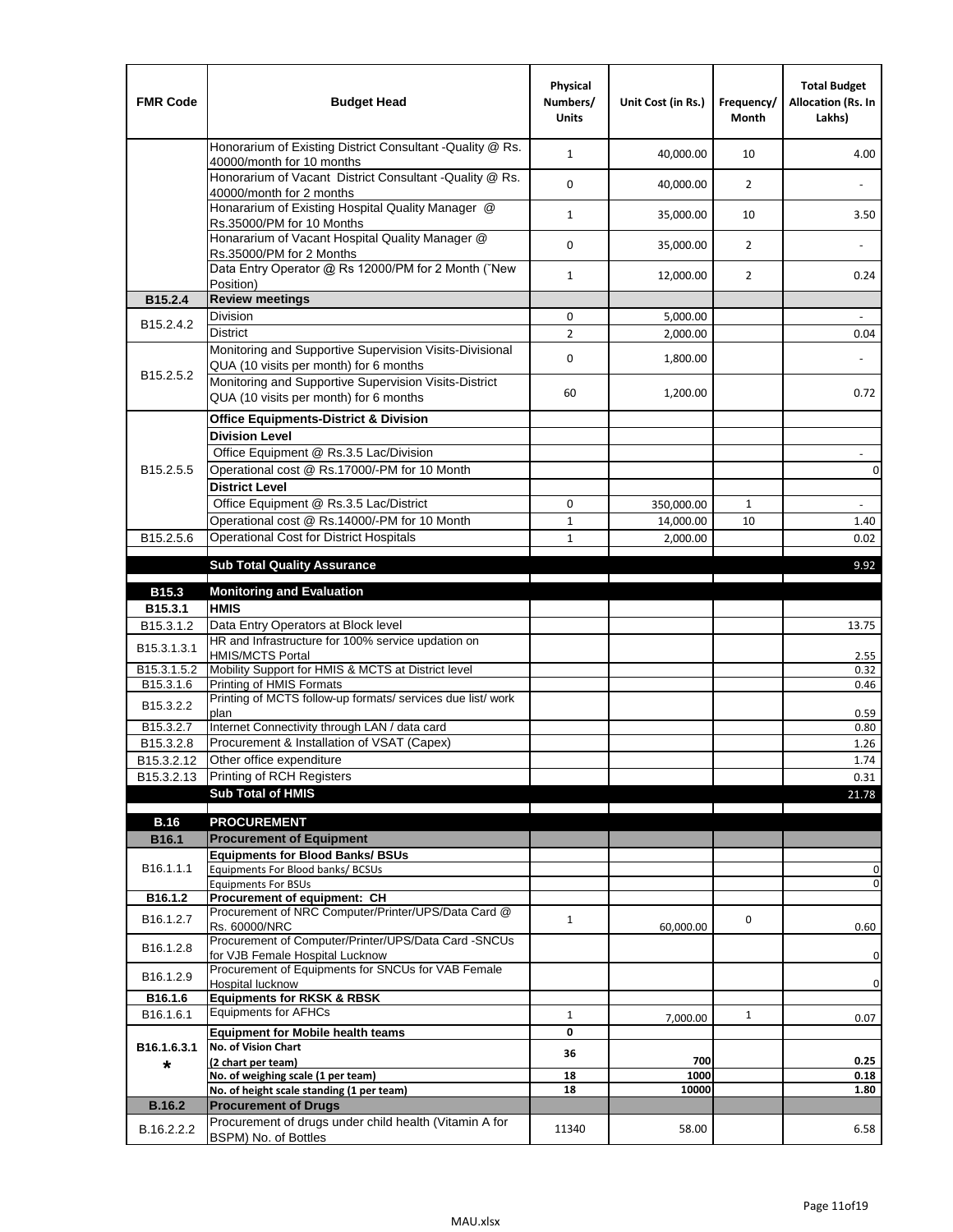| <b>FMR Code</b> | <b>Budget Head</b>                                                               | Physical<br>Numbers/<br>Units | Unit Cost (in Rs.) | Frequency/<br>Month              | <b>Total Budget</b><br>Allocation (Rs. In<br>Lakhs) |
|-----------------|----------------------------------------------------------------------------------|-------------------------------|--------------------|----------------------------------|-----------------------------------------------------|
| B.16.2.4        | <b>Supplies for IMEP</b>                                                         |                               |                    |                                  |                                                     |
| B.16.2.4.1      | Biomedical waste management - District level                                     |                               |                    |                                  | 7.73                                                |
| B.16.2.4.2      | Biomedical waste management - CHC/PHC level                                      | 6                             | 13,109.00          | 12                               | 9.44                                                |
| B.16.2.4.3      | Cleaning/washing, house-keeping and laundry<br>management - District level       |                               |                    |                                  | 22.56                                               |
| B.16.2.4.4      | Cleaning/washing, house-keeping and laundry<br>management - CHC/PHC level        |                               |                    |                                  | 11.84                                               |
| B.16.2.4.7      | Cleanliness of Sub Centers for 6 months                                          | 225                           | 500.00             | 6                                | 6.75                                                |
| B.16.2.5.2      | Replenishment of ASHA Drug Kit<br>@300/ Working ASHA                             |                               |                    |                                  | 4.64                                                |
| B.16.2.6        | <b>National Iron Plus Initiative (Drugs&amp;Supplies)</b>                        |                               |                    |                                  |                                                     |
| B.16.2.6.1      | Children (6m - 60months)                                                         |                               |                    |                                  |                                                     |
| B.16.2.6.1.a    | IFA Syrup (@Rs7.99paisa/50mlBottel)                                              | 268515                        | 7.99               |                                  | 21.45                                               |
| B.16.2.6.2      | Children 5 - 10 years                                                            |                               |                    |                                  |                                                     |
| B.16.2.6.2.a    | IFA tablet small Pink (45mg) @ Rs. 0.182 per tablet, 32 tablet per<br>child)     | 133708                        | 5.82               |                                  | 7.79                                                |
| B.16.2.6.2.b    | <b>Albendazole Tablets</b>                                                       | 158591                        | 0.78               | 2                                | 2.47                                                |
| B.16.2.6.3      | <b>WIFS (10-19 years)</b>                                                        |                               |                    |                                  |                                                     |
| B.16.2.6.3.a    | IFA Tablet large blue 100 mg tablet @ Rs. 1.41 per 10 tablet for 12              | 368783                        |                    |                                  | 27.03                                               |
|                 | months                                                                           |                               | 7.33               |                                  |                                                     |
| B.16.2.6.3.b    | <b>Albendazole Tablets</b><br>For Adolescent Girls and boys (School going)       |                               |                    |                                  |                                                     |
|                 | For Adolescent Girls (out of School)                                             | 291173<br>77610               | 0.78<br>0.78       | $\overline{2}$<br>$\overline{2}$ | 4.54<br>1.21                                        |
| B.16.2.7        | Drugs & supplies for RBSK                                                        |                               |                    |                                  |                                                     |
| B.16.2.7.1      | Medicine for Mobile health team                                                  | 18                            | 5,000.00           |                                  | 0.90                                                |
| <b>B.16.2.8</b> | Drugs & supplies for AYUSH                                                       | 28                            | 100,000.00         |                                  | 28.00                                               |
|                 | Blood Bags for 93 functional Blood Bank                                          |                               |                    |                                  | 0.17                                                |
| B.16.2.10       | For Diagnostics Kits for 93 functional blood bank                                |                               |                    |                                  | 0.47                                                |
|                 | <b>Sub Total of Procurement</b>                                                  |                               |                    |                                  | 166.49                                              |
| <b>B.18</b>     | <b>New Initiatives/ Strategic Interventions</b>                                  |                               |                    |                                  |                                                     |
| <b>B.18.2</b>   | <b>Ca Cx Screening</b>                                                           |                               |                    |                                  | 0                                                   |
|                 | 7+ Strategy                                                                      |                               |                    |                                  |                                                     |
|                 | <b>Family Planning</b>                                                           |                               |                    |                                  |                                                     |
| B18.4           | No of District Level Govt. COT @ Rs.30000/month for 12<br>month                  | 0                             | 30,000.00          | 12                               |                                                     |
|                 | Extra Incentive for Interval Sterilization @ Rs.260/case                         | 0                             | 260.00             |                                  |                                                     |
|                 | Extra Incentive for NSV @ Rs.310/- case                                          | 0                             | 310.00             |                                  |                                                     |
|                 | <b>Sub Total of New Innitiatives</b>                                             |                               |                    |                                  |                                                     |
|                 |                                                                                  |                               |                    |                                  |                                                     |
| <b>B22</b>      | <b>Support Services</b>                                                          |                               |                    |                                  |                                                     |
|                 | <b>Support Strengthening NVBDCP</b>                                              |                               |                    |                                  |                                                     |
|                 | Honorarium of Staff-At BRD Medical College                                       |                               |                    |                                  | 0                                                   |
| B22.3           | Honorarium of Staff for 100 Bedded JE/AES Ward -At<br><b>BRD Medical College</b> |                               |                    |                                  | 0                                                   |
|                 | Increament of Existing HR Catculated @ 5%                                        |                               |                    |                                  | 0                                                   |
|                 | <b>Sub of Support Serveces</b>                                                   |                               |                    |                                  |                                                     |
|                 |                                                                                  |                               |                    |                                  |                                                     |
| <b>B.23</b>     | Other Expenditures (Power Backup, Convergence etc)                               |                               |                    |                                  |                                                     |
| B.23.1          | POL for Generators - District level Hospitals                                    | $\mathbf{1}$                  | 35,000.00          | 12                               | 4.20                                                |
| B.23.2          | POL for Generators - CHCs/PHCs                                                   | 9                             | 17,500.00          | 12                               | 18.90                                               |
|                 | <b>Sub Total of Power Backup</b>                                                 |                               |                    |                                  | 23.10                                               |
|                 |                                                                                  |                               |                    |                                  |                                                     |
| <b>B.24</b>     | <b>Collaboration with Medical Colleges and Knowledge</b>                         |                               |                    |                                  |                                                     |
|                 | partners                                                                         |                               |                    |                                  |                                                     |
|                 |                                                                                  |                               |                    |                                  |                                                     |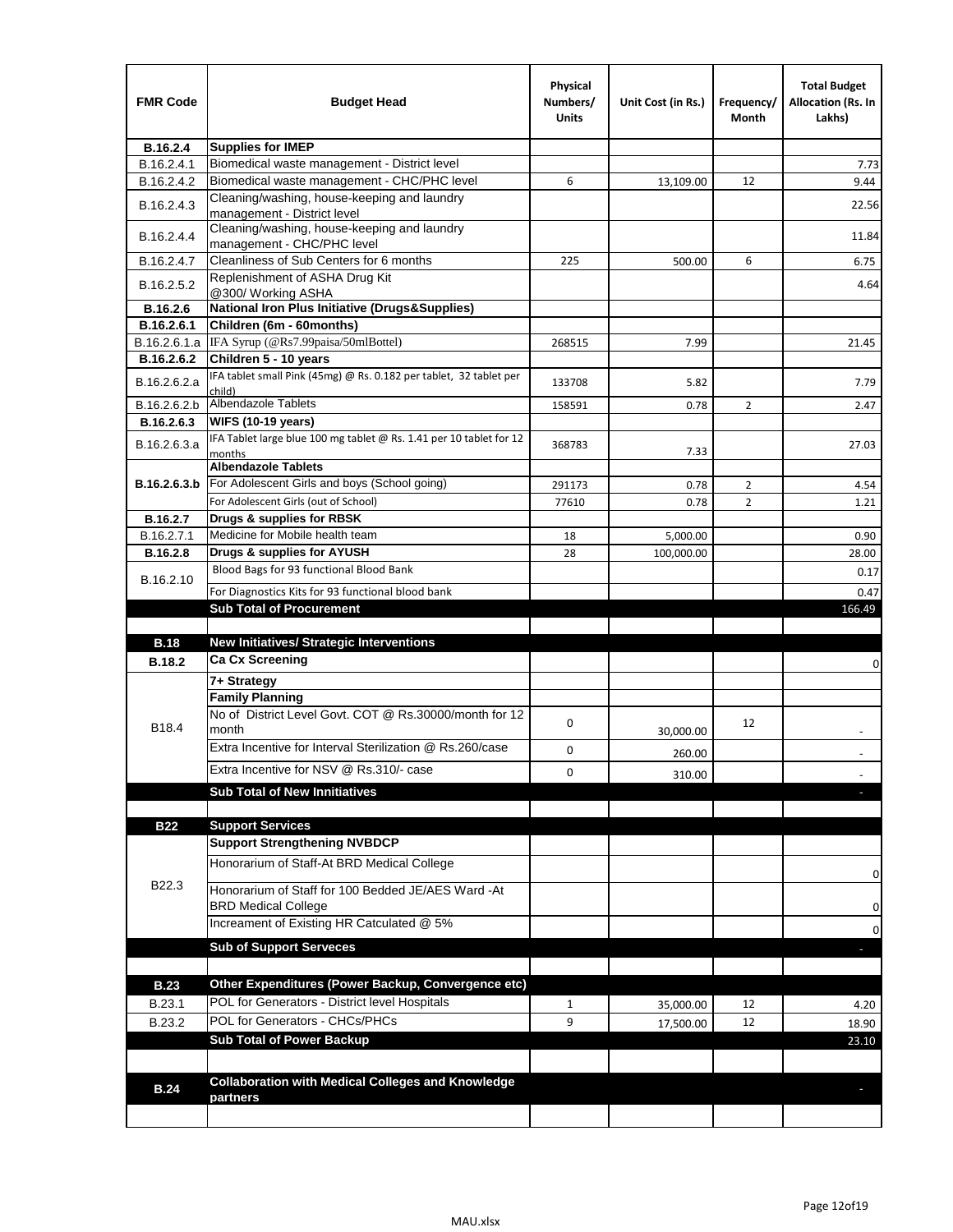| <b>FMR Code</b> | <b>Budget Head</b>                                                                                | Physical<br>Numbers/<br><b>Units</b> | Unit Cost (in Rs.) | Frequency/<br>Month | <b>Total Budget</b><br>Allocation (Rs. In<br>Lakhs) |
|-----------------|---------------------------------------------------------------------------------------------------|--------------------------------------|--------------------|---------------------|-----------------------------------------------------|
| <b>B.25</b>     | National Programme for Prevention and control of                                                  |                                      |                    |                     |                                                     |
| B.25.1          | deafness<br><b>Recurring Grant-in-aid</b>                                                         |                                      |                    |                     |                                                     |
| B.25.1.3        | <b>Manpower at District level</b>                                                                 |                                      |                    |                     |                                                     |
| B.25.1.3.a      | ENT Surgeon @Rs.80,000/-pm                                                                        | 0                                    |                    |                     |                                                     |
| B.25.1.3.b      | Audiologist@Rs.30,000/-pm                                                                         | 0                                    |                    |                     |                                                     |
| B.25.1.3.c      | Audiometric Assistant@Rs.15,000/-pm                                                               | 0                                    |                    |                     |                                                     |
| B.25.1.3.d      | Instructor for Hearing Impaired Children @Rs.15,000/-pm                                           | 0                                    |                    |                     |                                                     |
| B.25.2          | Non recurring Grant-in-aid                                                                        |                                      |                    |                     |                                                     |
| B.25.2.1        | Training@Rs.10 lakh/ Distt. for 7 level training                                                  | 0                                    |                    |                     |                                                     |
| B.25.2.1.b      | District Hospital @Rs.20 lakh/Distt.                                                              | 0                                    |                    |                     |                                                     |
| B.25.2.1.c      | CHC/Sub-Divisional Hospital @Rs.50,000/- Kit                                                      | 0                                    |                    |                     |                                                     |
| B.25.2.1.d      | PHC@RS.15,000/- kit                                                                               | 0                                    |                    |                     |                                                     |
|                 | National Programme for Prevention and control of                                                  |                                      |                    |                     |                                                     |
|                 | deafness                                                                                          |                                      |                    |                     |                                                     |
|                 |                                                                                                   |                                      |                    |                     |                                                     |
| <b>B.29</b>     | National Programme for Prevention and Control of                                                  |                                      |                    |                     |                                                     |
| B.29.2.1        | <b>Flurosis</b><br>Honorarium of Consultant                                                       | 0                                    |                    | 6                   |                                                     |
|                 |                                                                                                   |                                      | 40,000.00          |                     |                                                     |
|                 | Honorarium of Lab Technician<br>Health Education and Publicity                                    | 0                                    | 11,000.00          | 6                   |                                                     |
| B.29.2.2        |                                                                                                   |                                      |                    |                     |                                                     |
| B.29.2.4        | Medical Management including treatment Surgery and                                                |                                      |                    |                     |                                                     |
|                 | rehab-supplumetation of vitamins & minrals                                                        |                                      |                    |                     |                                                     |
|                 |                                                                                                   |                                      |                    |                     |                                                     |
|                 | <b>Sub Total of Flurisis</b>                                                                      |                                      |                    |                     | ь                                                   |
|                 |                                                                                                   |                                      |                    |                     |                                                     |
|                 | <b>Total of Mission Flexipool</b>                                                                 |                                      |                    |                     | 839.74                                              |
|                 |                                                                                                   |                                      |                    |                     |                                                     |
| C               | <b>IMMUNISATION</b>                                                                               |                                      |                    |                     |                                                     |
| C.1             | RI strengthening project (Review meeting, Mobility<br>support, Outreach services etc)             |                                      |                    |                     |                                                     |
| C.1.a           | Mobility Support for supervision for distict level officers.                                      | 1                                    | 250,000.00         |                     | 2.50                                                |
|                 | Printing and dissemination of Immunization cards, tally                                           |                                      |                    |                     |                                                     |
| C.1.c           | sheets, monitoring forms etc.                                                                     | 58143                                | 10.00              |                     | 5.81                                                |
| C.1.e           | Quarterly review meetings exclusive for RI at district level                                      | 36                                   | 500.00             |                     | 0.18                                                |
|                 | with Block MOs, CDPO, and other stake holders                                                     |                                      |                    |                     |                                                     |
| C.1.f           | Quarterly review meetings exclusive for RI at block<br>Focus on slum & underserved areas in urban | 7004                                 | 75.00              |                     | 5.25                                                |
|                 | areas/alternative vaccinator for slums (only where regular                                        |                                      |                    |                     |                                                     |
| C.1.g           | ANM under NUHM not engaged) Rs. 450/- per session for                                             | 84                                   | 2,100.00           |                     | 1.76                                                |
|                 | 4 session and Rs. 300/- contingency.                                                              |                                      |                    |                     |                                                     |
| C.1.h           | Mobilization of children through ASHA or other mobilizers                                         | 21600                                | 150.00             |                     | 32.40                                               |
| C.1.i           | Alternative vaccine delivery in hard to reach areas                                               | 144                                  | 150.00             |                     | 0.22                                                |
| $C.1$ .j        | Alternative Vaccine Deliery in other areas                                                        | 21456                                | 75.00              |                     | 16.09                                               |
| C.1.k           | To develop microplan at sub-centre level                                                          | 225                                  | 100.00             |                     | 0.23                                                |
| C.1.1           | For consolidation of micro plans at block level/PHC @ Rs.                                         |                                      |                    |                     | 0.1                                                 |
|                 | 1000/- and District level @ Rs.2000/-<br>POL for vaccine delivery from State to district and from |                                      |                    |                     |                                                     |
| C.1.m           | district to PHC/CHCs                                                                              | $\mathbf{1}$                         | 150,000.00         |                     | 1.50                                                |
| C.1.n           | Consumables for computer including provision for internet                                         | $\mathbf{1}$                         | 400.00             | 12                  | 0.05                                                |
| C.1.o           | access<br>Red/Black plastic bags etc.                                                             | 21600                                | 6.00               |                     | 1.30                                                |
|                 | Hub Cutter/Bleach/Hypochlorite solution/ Twin bucket @                                            |                                      |                    |                     |                                                     |
| C.1.p           | Rs. 1200/- for 2 Buckets                                                                          | 10                                   | 1,200.00           |                     | 0.12                                                |
| C.1.q           | <b>Safety Pits</b>                                                                                | 10                                   | 5,250.00           |                     | 0.53                                                |
|                 | <b>State specific requirement</b>                                                                 |                                      |                    |                     |                                                     |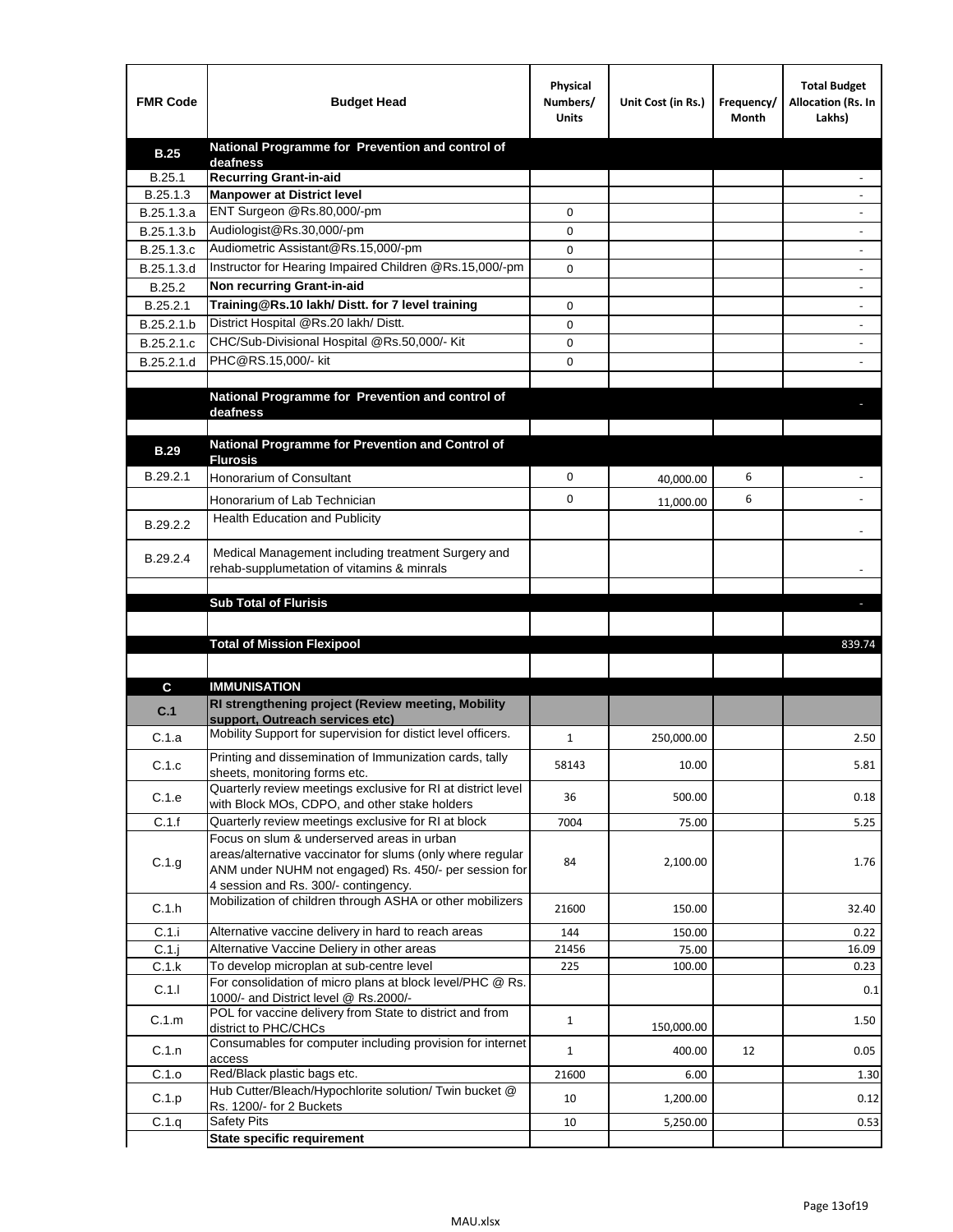| <b>FMR Code</b>  | <b>Budget Head</b>                                                                                                                                                              | Physical<br>Numbers/<br><b>Units</b> | Unit Cost (in Rs.) | Frequency/<br>Month | <b>Total Budget</b><br><b>Allocation (Rs. In</b><br>Lakhs) |
|------------------|---------------------------------------------------------------------------------------------------------------------------------------------------------------------------------|--------------------------------------|--------------------|---------------------|------------------------------------------------------------|
|                  | Funds for annual maintenance operation of WIC/WIF at<br>state and division level                                                                                                | $\mathbf 0$                          | 40,000.00          |                     | 0.00                                                       |
|                  | Electricity bill for WIC/WIF at state and division level                                                                                                                        | $\mathbf 0$                          | 100,000.00         |                     | 0.00                                                       |
| C.1.r            | POL for generators & operational expenses at divisional                                                                                                                         | $\mathbf 0$                          |                    |                     | 0.00                                                       |
|                  | vaccine storage and state vaccine store                                                                                                                                         |                                      | 200,000.00         |                     |                                                            |
|                  | POL for generators & operational expenses at district<br>level vaccine storage points and other cold chain points                                                               | $\mathbf{1}$                         | 120,000.00         |                     | 1.20                                                       |
|                  | <b>AEFI Kits</b>                                                                                                                                                                |                                      |                    |                     | 0.12                                                       |
| C.1.s            | Teeka Express Operational Cost                                                                                                                                                  |                                      |                    |                     |                                                            |
| C.2              | <b>Salary of Contractual Staffs</b>                                                                                                                                             |                                      |                    |                     |                                                            |
| C.2.2            | Honorarium for Computer Assistants support for District<br>level                                                                                                                | $\mathbf{1}$                         | 12,127.00          | 12                  | 1.46                                                       |
| C.3              | <b>Training under Immunisation</b>                                                                                                                                              |                                      |                    |                     |                                                            |
|                  | District level Orientation training including Hep B, Measles                                                                                                                    |                                      |                    |                     |                                                            |
| C.3.1            | & JE(wherever required) for 2 days ANM, Multi Purpose<br>Health Worker (Male), LHV, Health Assistant<br>(Male/Female), Nurse MidWives, BEEs & other staff (as<br>per RCH norms) | 4                                    | 46,200.00          |                     | 1.85                                                       |
| C.3.2            | Three day training including Hep B, Measles & JE<br>(wherever required) of Medical Officers of RI using<br>revised MO training module)                                          | $\mathbf 0$                          | 65,600.00          |                     | 0.00                                                       |
| C.3.4            | Two days cold chain handlers training for block level cold<br>chain hadlers by State and district cold chain officers                                                           | 0.00                                 |                    |                     | 0.22                                                       |
| C.3.5            | One day training of block level data handlers by DIOs and<br>District cold chain officer                                                                                        | 10                                   | 500.00             |                     | 0.05                                                       |
|                  | <b>Cold chain maintenance</b>                                                                                                                                                   |                                      |                    |                     |                                                            |
| C.4              | Cold chain maintenance for CHC/PHC @ Rs. 750/- per<br>unit                                                                                                                      | 11                                   | 750.00             |                     | 0.08                                                       |
|                  | Cold chain maintenance for District level @ Rs. 15000/-                                                                                                                         | $\mathbf{1}$                         | 15,000.00          |                     | 0.15                                                       |
| C.5              | per district<br><b>ASHA Incentive</b>                                                                                                                                           | 47484                                | 150                |                     | 71.226                                                     |
|                  | Mobility support for outreach areas for 25 disdtricts                                                                                                                           |                                      |                    |                     |                                                            |
|                  | Mobility support for HRG/ construction sites                                                                                                                                    |                                      |                    |                     |                                                            |
|                  | Sub Total of RI                                                                                                                                                                 |                                      |                    |                     | 144.38654                                                  |
|                  |                                                                                                                                                                                 |                                      |                    |                     |                                                            |
| D                | <b>National Iodine Deficiency Disorders Control</b><br>Programme (NIDDCP)                                                                                                       |                                      |                    |                     |                                                            |
| D.3              | <b>Health Education and Publicity</b>                                                                                                                                           |                                      |                    |                     | 0.10                                                       |
|                  |                                                                                                                                                                                 |                                      |                    |                     |                                                            |
|                  | <b>GRAND TOTAL (A+B+C+D)</b>                                                                                                                                                    |                                      |                    |                     | 2,628.56                                                   |
|                  |                                                                                                                                                                                 |                                      |                    |                     |                                                            |
|                  | National Disease Control Programme (NDCP)                                                                                                                                       |                                      |                    |                     |                                                            |
|                  | <b>INTEGRATED DISEASE SURVEILLANCE</b>                                                                                                                                          |                                      |                    |                     |                                                            |
| Е                | <b>PROGRAMME (IDSP)</b>                                                                                                                                                         |                                      |                    |                     |                                                            |
| E.1              | <b>REMUNERATION FOR CONTRACTUAL HUMAN</b><br><b>RESOURCE</b>                                                                                                                    |                                      |                    |                     |                                                            |
| E.1.9            | District Epidemiologists                                                                                                                                                        |                                      |                    |                     | 6.30                                                       |
| E.1.10           | District Microbiologist at District labs                                                                                                                                        |                                      |                    |                     |                                                            |
| E.1.11           | District Data Manager                                                                                                                                                           |                                      |                    |                     | 2.56                                                       |
| E.1.12<br>E.1.13 | Data Entry Operator*<br>Others if any (pl specify)                                                                                                                              |                                      |                    |                     | 1.50<br>$\omega$                                           |
| E.2              | <b>TRAINING</b>                                                                                                                                                                 |                                      |                    |                     |                                                            |
|                  | Training at State/District Level (1 batch = 20                                                                                                                                  |                                      |                    |                     |                                                            |
|                  | participants)                                                                                                                                                                   |                                      |                    |                     |                                                            |
| E.2.3            | Hospital Pharmacists/Nurses Training (1 day)                                                                                                                                    |                                      |                    |                     |                                                            |
| E.3              | <b>LABORATORY SUPPORT</b>                                                                                                                                                       |                                      |                    |                     |                                                            |
|                  | <b>District Public Health Laboratory Strengthening</b>                                                                                                                          |                                      |                    |                     |                                                            |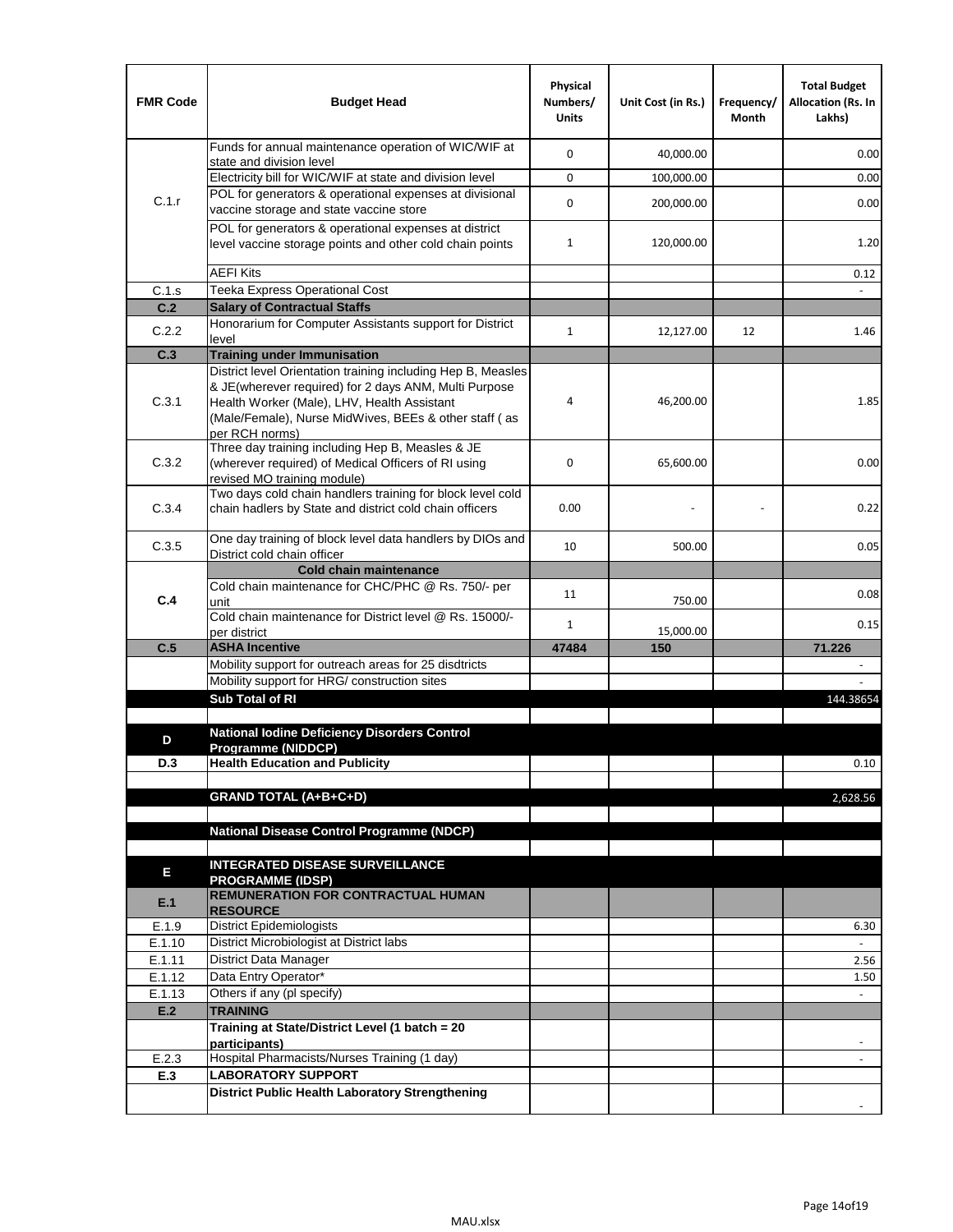| <b>FMR Code</b> | <b>Budget Head</b>                                                                                                                                                                                                                                | Physical<br>Numbers/<br><b>Units</b> | Unit Cost (in Rs.) | Frequency/<br><b>Month</b> | <b>Total Budget</b><br><b>Allocation (Rs. In</b><br>Lakhs) |
|-----------------|---------------------------------------------------------------------------------------------------------------------------------------------------------------------------------------------------------------------------------------------------|--------------------------------------|--------------------|----------------------------|------------------------------------------------------------|
| E.3.5           | Expenses on account of consumables, operating<br>expenses, office expenses, transport of samples,<br>miscellaneous etc.                                                                                                                           |                                      |                    |                            |                                                            |
| E.4             | <b>OPERATIONAL COSTS</b>                                                                                                                                                                                                                          |                                      |                    |                            |                                                            |
| E.4.1           | MOBILITY: Travel Cost, POL, mobility cost at SSU & DSU<br>on need basis                                                                                                                                                                           |                                      |                    |                            | 0.50                                                       |
| E.4.2           | Office expenses on telephone, fax, Broadband Expenses,<br>Weekly Alert Bulletin/Annual Disease Surveillance report,<br>minor repairs and AMC of IT/office equipment supplied<br>under IDSP, Meetings and other miscellenious<br>expenditures etc. |                                      |                    |                            | 1.80                                                       |
|                 | Sub Total of IDSP                                                                                                                                                                                                                                 |                                      |                    |                            | 12.66                                                      |
|                 |                                                                                                                                                                                                                                                   |                                      |                    |                            |                                                            |
| F               | <b>NVBDCP</b>                                                                                                                                                                                                                                     |                                      |                    |                            |                                                            |
| F.1.1           | <b>Malaria</b>                                                                                                                                                                                                                                    |                                      |                    |                            |                                                            |
| F.1.1.a         | <b>Contractual Payments</b>                                                                                                                                                                                                                       |                                      |                    |                            |                                                            |
| F.1.1.a.i       | <b>MPW</b> contractual                                                                                                                                                                                                                            |                                      |                    |                            |                                                            |
| F.1.1.a.iv      | District VBD Consultant 18 nos. (Non-Project States) @ Rs<br>22895 pm.for 6 months (Rs 1.37 lakhs per consulatant per<br>year)                                                                                                                    |                                      |                    |                            | $\overline{\phantom{a}}$                                   |
| F.1.1.a.vii     | VBD Consultant 1 no. (preferably entomologist) @ Rs 22500<br>p.m. for 6 months                                                                                                                                                                    |                                      |                    |                            |                                                            |
| F.1.1.b         | <b>ASHA Incentive</b>                                                                                                                                                                                                                             |                                      |                    |                            | 0.20                                                       |
| F.1.1.c         | <b>Operational Cost</b>                                                                                                                                                                                                                           |                                      |                    |                            | $\overline{\phantom{a}}$                                   |
| F.1.1.c.ii      | Operational cost for IRS                                                                                                                                                                                                                          |                                      |                    |                            | 0.10                                                       |
| F.1.1.e         | <b>IEC/BCC</b>                                                                                                                                                                                                                                    |                                      |                    |                            | 0.70                                                       |
| F.1.1.f         | PPP / NGO and Intersectoral Convergence                                                                                                                                                                                                           |                                      |                    |                            | $\omega$                                                   |
| F.1.1.g         | <b>Training / Capacity Building</b>                                                                                                                                                                                                               |                                      |                    |                            | 0.55                                                       |
| F.1.1.h         | <b>Zonal Entomological units</b>                                                                                                                                                                                                                  |                                      |                    |                            | $\omega$                                                   |
|                 | <b>Sub total of Malaria</b>                                                                                                                                                                                                                       |                                      |                    |                            | 1.55                                                       |
| F.1.2           | Dengue & Chikungunya                                                                                                                                                                                                                              |                                      |                    |                            |                                                            |
| F.1.2.a         | Strengthening surveillance (As per GOI approval)                                                                                                                                                                                                  |                                      |                    |                            |                                                            |
| F.1.2.a(i)      | Apex Referral Labs recurrent                                                                                                                                                                                                                      |                                      |                    |                            | $\overline{\phantom{a}}$                                   |
| F.1.2.a(ii)     | Sentinel surveillance Hospital recurrent                                                                                                                                                                                                          |                                      |                    |                            | $\overline{\phantom{a}}$                                   |
| F.1.2.f         | Vector Control, environmental management & fogging<br>machine                                                                                                                                                                                     |                                      |                    |                            |                                                            |
|                 | Dengue & Chikungunya                                                                                                                                                                                                                              |                                      |                    |                            |                                                            |
|                 |                                                                                                                                                                                                                                                   |                                      |                    |                            |                                                            |
| F.1.4           | Lymphatic Filariasis<br>State Task Force, State Technical Advisory Committee meeting,                                                                                                                                                             |                                      |                    |                            |                                                            |
|                 | printing of forms/registers, mobility support, district                                                                                                                                                                                           |                                      |                    |                            |                                                            |
|                 | coordination meeting, sensitization of media etc., morbidity                                                                                                                                                                                      |                                      |                    |                            |                                                            |
| F.1.4.a         | management, monitoring & supervision and mobility support                                                                                                                                                                                         |                                      |                    |                            |                                                            |
|                 | for Rapid Response Team and contingency support<br>(16                                                                                                                                                                                            |                                      |                    |                            |                                                            |
|                 | districts only)                                                                                                                                                                                                                                   |                                      |                    |                            |                                                            |
| F.1.4.b         | Microfilaria Survey (16 districts only)                                                                                                                                                                                                           |                                      |                    |                            |                                                            |
| F.1.4.c         | Monitoring & Evaluation (Post MDA assessment by medical<br>colleges (Govt. & private)/ICMR institutions ) (16 districts only)                                                                                                                     |                                      |                    |                            |                                                            |
|                 | Training/sensitization of district level officers on ELF and drug                                                                                                                                                                                 |                                      |                    |                            |                                                            |
| F.1.4.d         | distributors including peripheral health workers(16 districts                                                                                                                                                                                     |                                      |                    |                            |                                                            |
|                 | only)                                                                                                                                                                                                                                             |                                      |                    |                            |                                                            |
|                 | Specific IEC/BCC at state, district, PHC, Sub-centre and village                                                                                                                                                                                  |                                      |                    |                            |                                                            |
| F.1.4.e         | level including VHSC/GKs for community mobilization efforts to<br>realize the desired drug compliance of 85% during MDA (16                                                                                                                       |                                      |                    |                            |                                                            |
|                 | districts only)<br>Honorarium for Drug Distribution including ASHAs and                                                                                                                                                                           |                                      |                    |                            |                                                            |
| F.1.4.f         | supervisors involved in MDA<br>(16 districts only)                                                                                                                                                                                                |                                      |                    |                            |                                                            |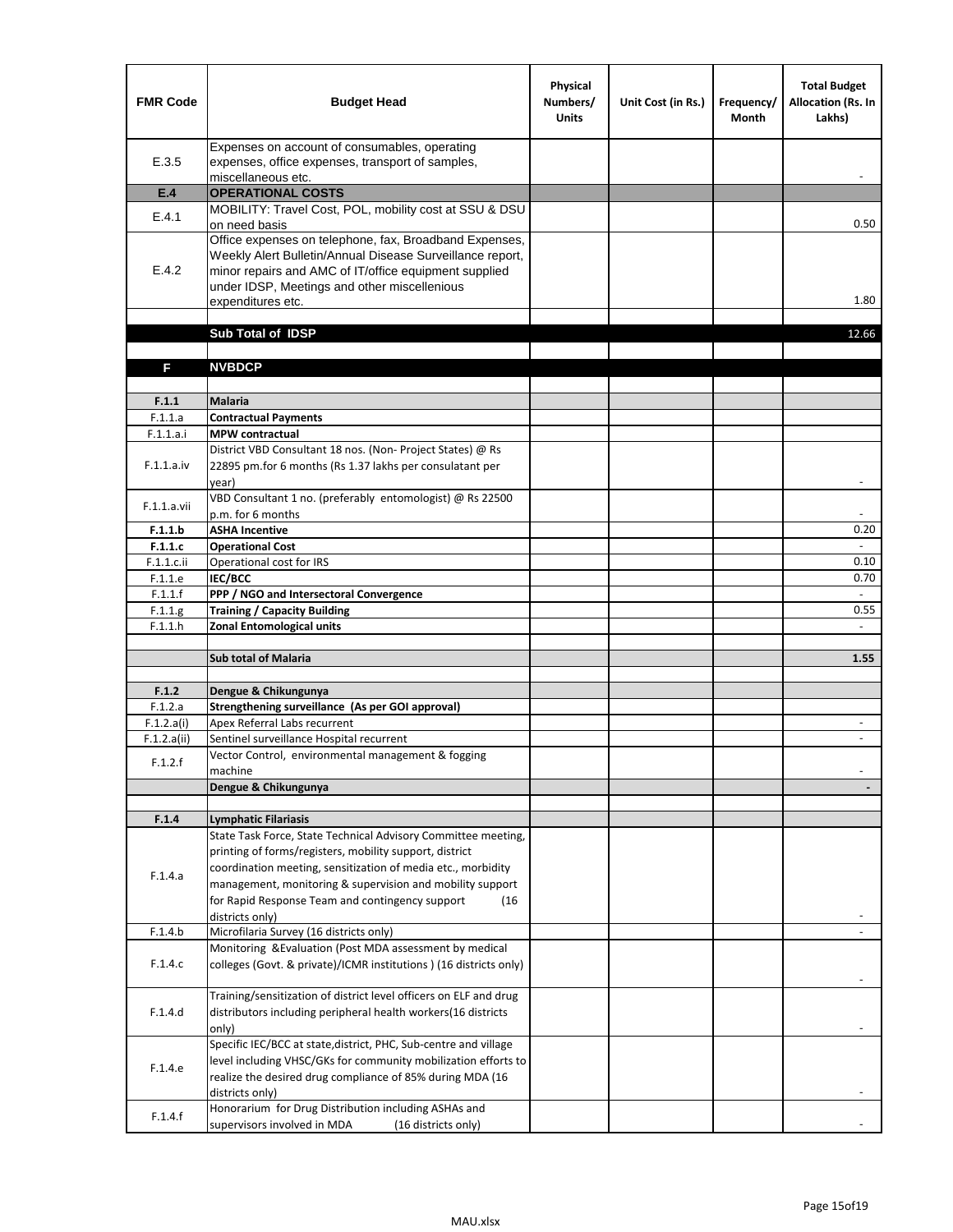| <b>FMR Code</b>    | <b>Budget Head</b>                                                                           | Physical<br>Numbers/<br>Units | Unit Cost (in Rs.) | Frequency/<br>Month | <b>Total Budget</b><br><b>Allocation (Rs. In</b><br>Lakhs) |
|--------------------|----------------------------------------------------------------------------------------------|-------------------------------|--------------------|---------------------|------------------------------------------------------------|
| F.1.4.g.           | Verification and validation for stoppage of MDA in LF endemic<br>districts (17 Districts)    |                               |                    |                     |                                                            |
| F.1.4.g.i          | a) Additional MF Survey                                                                      |                               |                    |                     |                                                            |
| F.1.4.g.ii         | b) ICT Survey                                                                                |                               |                    |                     |                                                            |
| F.1.4.g.iii        | c) ICT Cost                                                                                  |                               |                    |                     |                                                            |
| F.1.4.h            | Verification of LF endemicity in non-endemic districts (24<br>Districts)                     |                               |                    |                     |                                                            |
| F.1.4.h.i          | a) Lymphoedema & Hydrocele Survey                                                            |                               |                    |                     | 0.20                                                       |
|                    | <b>Lymphatic Filariasis</b>                                                                  |                               |                    |                     | 0.20                                                       |
|                    |                                                                                              |                               |                    |                     |                                                            |
| F.1.5              | Kala-azar                                                                                    |                               |                    |                     |                                                            |
| F.1.5              | Case search/ Camp Approach                                                                   |                               |                    |                     | $\overline{\phantom{a}}$                                   |
| F.1.5.a            | Spray Pumps & accessories                                                                    |                               |                    |                     | $\overline{\phantom{a}}$                                   |
| F.1.5.b            | Operational cost for spray including spray wages                                             |                               |                    |                     |                                                            |
| F.1.5.c            | Mobility/POL/supervision                                                                     |                               |                    |                     | $\overline{\phantom{a}}$                                   |
| F.1.5.d            | Monitoring & Evaluation                                                                      |                               |                    |                     |                                                            |
| F.1.5.e            | Training for spraying                                                                        |                               |                    |                     | $\blacksquare$                                             |
| F.1.5.f            | IEC/BCC/Advocacy<br>Incentive to ASHA                                                        |                               |                    |                     | $\overline{\phantom{a}}$                                   |
| F.1.5.g<br>F.1.5.h | Loss of Wages                                                                                |                               |                    |                     | $\overline{\phantom{a}}$                                   |
| F.1.5.i            | Free Diet                                                                                    |                               |                    |                     |                                                            |
|                    |                                                                                              |                               |                    |                     |                                                            |
|                    | Kala-azar                                                                                    |                               |                    |                     |                                                            |
|                    |                                                                                              |                               |                    |                     |                                                            |
| F.6                | Cash grant for decentralized commodities                                                     |                               |                    |                     | 4.00                                                       |
|                    | Sub Total of NVB DCP                                                                         |                               |                    |                     | 5.75                                                       |
|                    |                                                                                              |                               |                    |                     |                                                            |
| G                  | <b>NLEP</b>                                                                                  |                               |                    |                     |                                                            |
| G 1.               | Improved early case detection                                                                |                               |                    |                     |                                                            |
| G 1.1              | Incentive to ASHA                                                                            |                               |                    |                     |                                                            |
|                    | Incentive for Case detection by ASHA/AWW/Volunteers                                          | 185                           |                    |                     |                                                            |
|                    | etc.diagnosis @ Rs. 250 per case<br>Incentive for timely cure of MB cases @ Rs. 600 per case | 15                            | 250.00<br>600.00   |                     | 0.46<br>0.09                                               |
|                    | Incentive for timely cure of PB cases @ Rs. 400 per case                                     | 22                            | 400.00             |                     | 0.09                                                       |
| G1.1 a             | Sensitization of ASHA                                                                        | 500                           | 100.00             |                     | 0.50                                                       |
| G <sub>2</sub>     | <b>Improved case management</b>                                                              |                               |                    |                     |                                                            |
|                    | DPMR Services, (MCR footwear, Aids and appliances,                                           |                               |                    |                     |                                                            |
|                    | Welfare allowance to BPL patients for RCS, Support                                           |                               |                    |                     |                                                            |
|                    | to govt. institutions for RCS)                                                               |                               |                    |                     |                                                            |
|                    | Cost of MCR / Protective footwear@ Rs.300/-                                                  | 90                            | 300.00             |                     | 0.27                                                       |
|                    | Amount for Aids/ appliances/ self care kits/ patient welfare                                 |                               |                    |                     |                                                            |
| G 2.1              | items etc.                                                                                   |                               |                    |                     | 0.17                                                       |
|                    | Patients for RCS to be paid welfare allowance @ Rs. 8000/-                                   | 0                             | 8,000.00           |                     |                                                            |
|                    | No. of RCS to be paid for as Support to govt. institutions for                               |                               |                    |                     |                                                            |
|                    | RCS @5000/-                                                                                  | 0                             | 5,000.00           |                     |                                                            |
|                    | Urban L:eprosy Control, (Mega city - 0, Medium city (1) -                                    |                               |                    |                     |                                                            |
| G 2.2              | 3 , Med. City (2)-1 Township -19)                                                            |                               |                    |                     |                                                            |
| G 2.3              | Material & Supplies                                                                          |                               |                    |                     | ٠                                                          |
|                    | Supportive drugs                                                                             |                               |                    |                     | 0.75                                                       |
| G 2.3.i            | Lab. reagents & equipments                                                                   |                               |                    |                     | 0.05                                                       |
|                    | Printing works                                                                               |                               |                    |                     | 0.20                                                       |
| G <sub>3</sub>     | <b>Stigma Reduced</b>                                                                        |                               |                    |                     |                                                            |
|                    | Mass media, Outdoor media, Rural media, Advocacy                                             |                               |                    |                     |                                                            |
| G 3.1              | media                                                                                        |                               |                    |                     | 0.98                                                       |
| G 5.               | Monitoring, Supervision and Evaluation System<br>improved                                    |                               |                    |                     |                                                            |
| G 5.1              | <b>Travel Cost and Review Meeting</b>                                                        |                               |                    |                     |                                                            |
| G 5.1.ii           | travel expenses - Contractual Staff at District level                                        |                               |                    |                     | 0.33                                                       |
|                    |                                                                                              |                               |                    |                     |                                                            |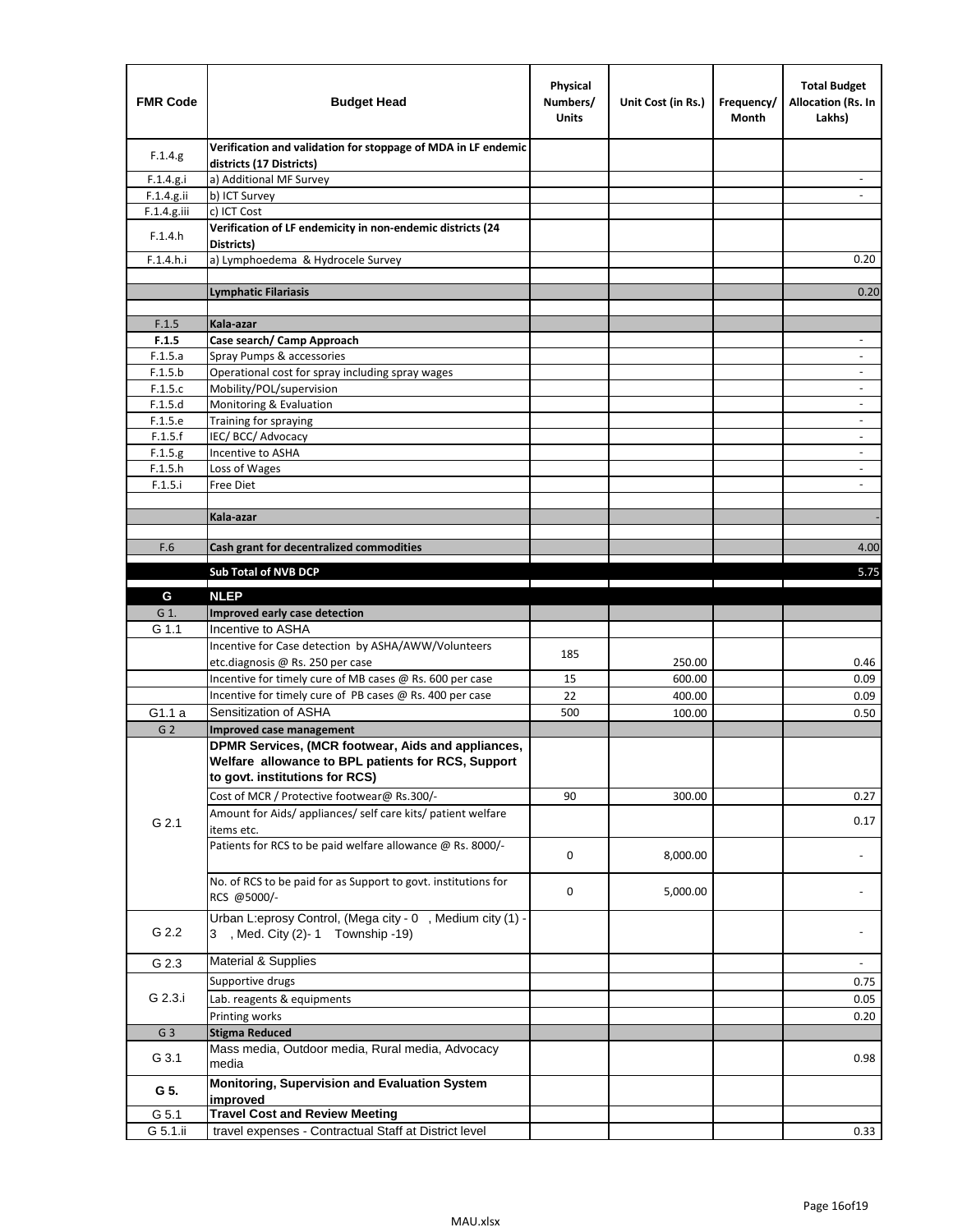| <b>FMR Code</b> | <b>Budget Head</b>                                                                                              | Physical<br>Numbers/<br><b>Units</b> | Unit Cost (in Rs.) | Frequency/<br>Month | <b>Total Budget</b><br>Allocation (Rs. In<br>Lakhs) |
|-----------------|-----------------------------------------------------------------------------------------------------------------|--------------------------------------|--------------------|---------------------|-----------------------------------------------------|
| G 5.2           | <b>Office Operation &amp; Maintenance</b>                                                                       |                                      |                    |                     |                                                     |
| G 5.2.i         | Office operation - State Cell                                                                                   |                                      |                    |                     |                                                     |
| G 5.2.ii        | Office operation - District Cell                                                                                |                                      |                    |                     | 0.35                                                |
| G 5.2 .iii      | Office equipment maint. State                                                                                   |                                      |                    |                     |                                                     |
| G 5.4           | <b>Vehicle Hiring and POL</b>                                                                                   |                                      |                    |                     |                                                     |
| G 5.4.ii        | <b>District Cell</b>                                                                                            |                                      |                    |                     | 0.30                                                |
| G 6.2           | <b>Contractual Staff at Disrrict &amp; block level</b>                                                          |                                      |                    |                     |                                                     |
|                 | <b>District Leprosy Consultant</b>                                                                              | $\mathbf{1}$                         | 33,000.00          | 12                  | 3.96                                                |
| G 6.2.ii        | Physio Therapist                                                                                                | $\mathbf{1}$                         | 27,500.00          | 12                  | 3.30                                                |
|                 | Contractual Staff Para Medical Worker, (PMW @ 17600pm)                                                          | $\overline{7}$                       | 17,600.00          | 12                  | 14.78                                               |
| G 7.            | <b>Others</b>                                                                                                   |                                      |                    |                     |                                                     |
| G 7.1           | Travel expenses for regular staff for specific programme /<br>training need, awards etc                         |                                      |                    |                     | 0.16                                                |
|                 | HR increment calculated $@$ 5% for above approvals                                                              |                                      |                    |                     | 1.10                                                |
|                 | Sub Total NLEP                                                                                                  |                                      |                    |                     | 27.85                                               |
|                 |                                                                                                                 |                                      |                    |                     |                                                     |
| н               | <b>RNTCP</b>                                                                                                    |                                      |                    |                     |                                                     |
| H.1             | Civil Works                                                                                                     |                                      |                    |                     | 2.70                                                |
| H.2             | Laboratory Materials                                                                                            |                                      |                    |                     | 7.34                                                |
| H.3             | Honorarium/Counselling Charges                                                                                  |                                      |                    |                     | 23.36                                               |
| H.4             | <b>ACSM</b>                                                                                                     |                                      |                    |                     | 3.90                                                |
| H.5             | <b>Equipment Maintenance</b>                                                                                    |                                      |                    |                     | 0.50                                                |
| H.6             | Training                                                                                                        |                                      |                    |                     | 4.23                                                |
| H.7             | Vehicle Operation(POL & Manitainance)                                                                           |                                      |                    |                     | 3.90                                                |
| H.8             | Vehicle hiring                                                                                                  |                                      |                    |                     | 8.71                                                |
| H.9             | Public Private Mix(PP/NGO Support)                                                                              |                                      |                    |                     | 5.13                                                |
| H.10            | <b>Medical Colleges</b>                                                                                         |                                      |                    |                     |                                                     |
| H.11            | Office Operation (Miscellaneous)                                                                                |                                      |                    |                     | 2.17                                                |
| H.12            | <b>Contractual Services</b>                                                                                     |                                      |                    |                     | 41.53                                               |
| H.13            | Printing                                                                                                        |                                      |                    |                     | 1.87                                                |
| H.15            | Procurement of Drugs                                                                                            |                                      |                    |                     | 1.10                                                |
| H.16            | Procurement of Vehicles                                                                                         |                                      |                    |                     | 2.60                                                |
| H.17            | Procurement of Equipments                                                                                       |                                      |                    |                     | 0.75                                                |
| H.18            | Patient Support & Transportation Charges                                                                        |                                      |                    |                     | 5.92                                                |
| H.19            | Supervision and Monitoring                                                                                      |                                      |                    |                     | 5.63                                                |
|                 | <b>Grand Total</b>                                                                                              |                                      |                    |                     | 121.34                                              |
|                 |                                                                                                                 |                                      |                    |                     |                                                     |
|                 | <b>Total of NDCP</b>                                                                                            |                                      |                    |                     | 167.60                                              |
|                 |                                                                                                                 |                                      |                    |                     |                                                     |
|                 |                                                                                                                 |                                      |                    |                     |                                                     |
|                 | Non Communicable Disease Control Programme (NCD)                                                                |                                      |                    |                     |                                                     |
| П               | National Programme for Control of Blindness (NPCB)                                                              |                                      |                    |                     | $\overline{\phantom{a}}$                            |
| 1.1             | <b>Recurring Grant-in aid</b>                                                                                   |                                      |                    |                     |                                                     |
|                 | Reimbursement for cataract operation for NGO and                                                                |                                      |                    |                     |                                                     |
| 1.1.1           | Private Practitioners as per NGO norms @Rs.1000/-                                                               |                                      |                    |                     | 10.98                                               |
| 1.1.1A          | Assistance for consumables/drugs/medicines to the<br>Govt./District Hospital for Cat sx etc.@ Rs.450/- per case |                                      |                    |                     | 3.99                                                |
| 1.1.2           | <b>Other Eye Diseases</b>                                                                                       |                                      |                    |                     |                                                     |
| 1.1.3           | Screening and free spectacles to school children @                                                              |                                      |                    |                     |                                                     |
|                 | Rs.275/- per case                                                                                               |                                      |                    |                     | 4.10                                                |
| 1.1.4           | Screening and free spectacles for near work to Old<br>Person (New component) @Rs.100/- per case                 |                                      |                    |                     | 1.11                                                |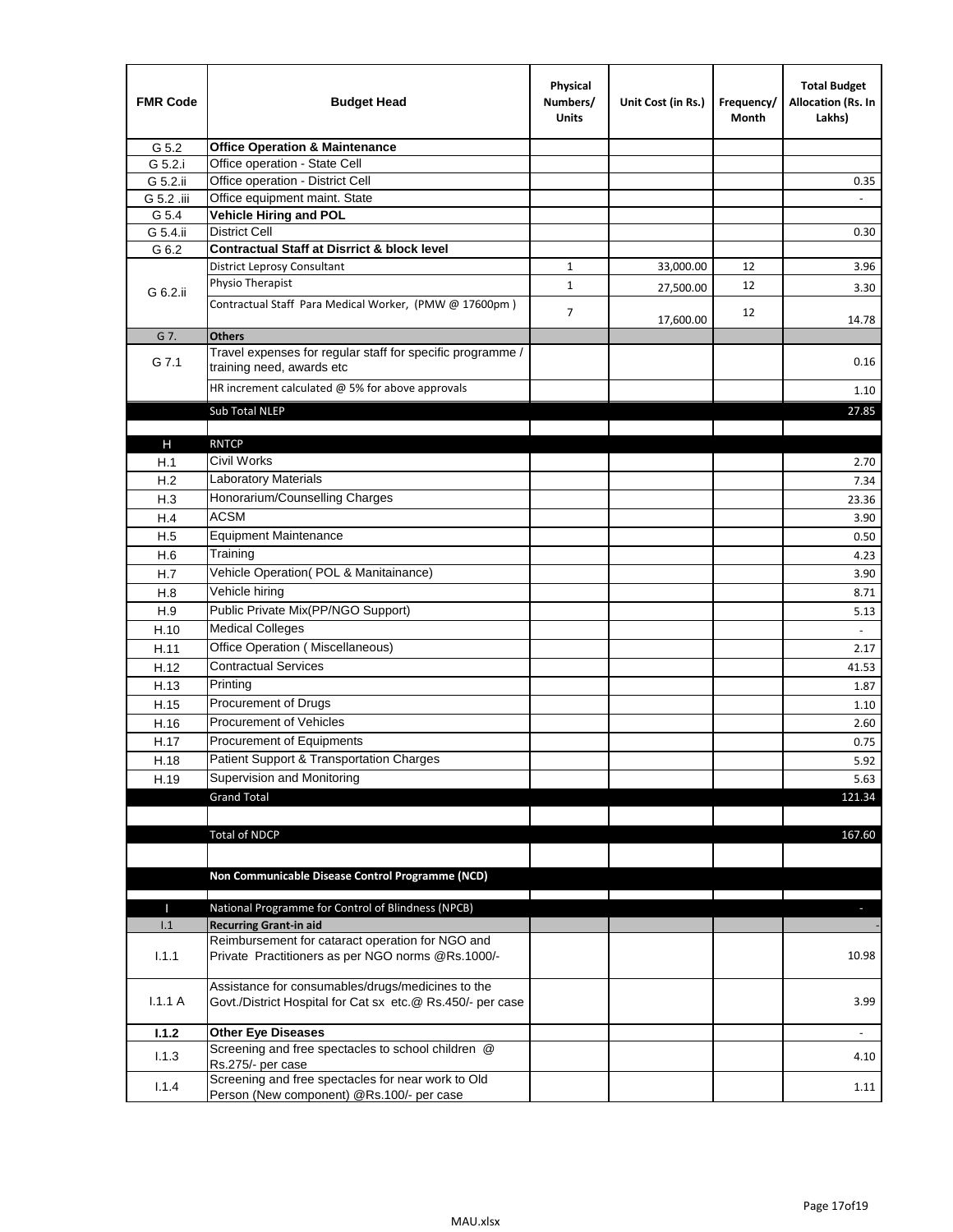| <b>FMR Code</b> | <b>Budget Head</b>                                                                                                                                      | Physical<br>Numbers/<br><b>Units</b> | Unit Cost (in Rs.) | Frequency/<br>Month | <b>Total Budget</b><br>Allocation (Rs. In<br>Lakhs) |
|-----------------|---------------------------------------------------------------------------------------------------------------------------------------------------------|--------------------------------------|--------------------|---------------------|-----------------------------------------------------|
| 1.1.5           | Recurring GIA to Eye Bank @ Rs.2000/- per pair(Eye<br>Bank will reimburse to Eye Donation Centre for eye<br>collected by them @ Rs.1000/- per pair)     |                                      |                    |                     |                                                     |
| 1.2             | Non Recurring Grant -in-Aid                                                                                                                             |                                      |                    |                     |                                                     |
| 1.2.2.          | Grant-in-aid for Sub Divisional Hospitals @ Rs.20 lakh                                                                                                  |                                      |                    |                     |                                                     |
| 1.2.3           | For Vision Centre (PHC) (Govt. + NGO) @ Rs.1 lakh                                                                                                       |                                      |                    |                     |                                                     |
| 1.2.4           | For Eye Bank Rs.25 lakh                                                                                                                                 |                                      |                    |                     | ÷.                                                  |
| 1.3             | <b>Contractual Man Power</b>                                                                                                                            |                                      |                    |                     |                                                     |
| 1.3.1           | Ophthalmic Surgeon@ Rs.60,000/- p.m.*                                                                                                                   |                                      |                    |                     | $\overline{\phantom{a}}$                            |
| 1.3.2           | Ophthalmic Assistant @ Rs.12,000/- p.m.*                                                                                                                |                                      |                    |                     |                                                     |
| 1.3.3           | Eye Donation Counsellors @ Rs.15000/- p.m.*                                                                                                             |                                      |                    |                     | $\overline{\phantom{a}}$                            |
| 1.3.4           | Data Entry Operator @Rs.8,000/- p.m. for district level                                                                                                 |                                      |                    |                     | 0.25                                                |
| 1.4             | Other activities (if any, pls. specify)                                                                                                                 |                                      |                    |                     |                                                     |
|                 | Other district level activities                                                                                                                         |                                      |                    |                     | 0.20                                                |
|                 | Sub Total of National Programme for Control of Blindness<br>(NPCB)                                                                                      |                                      |                    |                     | 20.62                                               |
|                 |                                                                                                                                                         |                                      |                    |                     |                                                     |
| J               | Natoinal Mental Health Programme (NMHP)<br>Honorarium of Existing Human Resource                                                                        |                                      |                    |                     |                                                     |
|                 |                                                                                                                                                         |                                      |                    |                     |                                                     |
|                 | National Programme for the Healthcare of the Elderly (NPHCE)                                                                                            |                                      |                    |                     |                                                     |
| K               |                                                                                                                                                         |                                      |                    |                     |                                                     |
| K.1             | <b>Recurring Grant-in-Aid</b>                                                                                                                           |                                      |                    |                     |                                                     |
| K.1.1           | <b>District Hospital</b>                                                                                                                                |                                      |                    |                     |                                                     |
| K.1.1.1         | Machinery & Equipment @ Rs.1.50 lakh per unit                                                                                                           |                                      |                    |                     |                                                     |
| K.1.1.2         | Drugs & Consumable @ Rs. 5 Lacs to existing district &<br>Rs. 3 Lacs to New Districts                                                                   |                                      |                    |                     |                                                     |
| K.1.1.3         | Training of doctors and staff from CHCs and PHCs @<br>Rs.0.40 lakh per unit                                                                             |                                      |                    |                     |                                                     |
| K.1.1.4         | Public Awareness & IEC @ Rs.1 lakh per unit                                                                                                             |                                      |                    |                     |                                                     |
| K.1.1.6         | Consultant Medicine (2) @ Rs. 80000 P.M. for 12 months<br>against filled post & 3 month against Vacant Post                                             |                                      |                    |                     |                                                     |
| K.1.1.7         | Nurse (6) @ Rs. 20,000 P.M. for 12 months against filled<br>post & 3 month against Vacant Post                                                          |                                      |                    |                     |                                                     |
| K.1.1.8         | Physiotherapist 1 @ Rs.20,000 p.m.                                                                                                                      |                                      |                    |                     |                                                     |
| K.1.1.9         | Hospital Attendants 2@ Rs.7500 p.m.                                                                                                                     |                                      |                    |                     |                                                     |
| K.1.1.10        | Sanitary Attendants 2 @ Rs.7500 p.m.                                                                                                                    |                                      |                    |                     | $\overline{\phantom{a}}$                            |
| K.1.2           | <b>CHC</b>                                                                                                                                              |                                      |                    |                     |                                                     |
| K.1.2.1         | Training @ Rs. 30,000 (Refer list for No. of CHC)                                                                                                       |                                      |                    |                     |                                                     |
| K.1.2.3         | Rehabilitation Worker 1 @ Rs.18,000 p. m.                                                                                                               |                                      |                    |                     |                                                     |
| K.1.3           | <b>PHC</b>                                                                                                                                              |                                      |                    |                     |                                                     |
| K.1.3.1.        | Training & IEC @ Rs.0.30 lakh per PHC                                                                                                                   |                                      |                    |                     |                                                     |
| K.1.4           | <b>Sub-Centre</b>                                                                                                                                       |                                      |                    |                     |                                                     |
|                 | Aids and Appliances @ Rs.0.30 lakh per Sub-Centre                                                                                                       |                                      |                    |                     |                                                     |
| K.1.4.1         |                                                                                                                                                         |                                      |                    |                     |                                                     |
| K.2             | <b>Non-Recurring Grant-in-Aid</b>                                                                                                                       |                                      |                    |                     |                                                     |
| K.2.1           | <b>District Hospital</b>                                                                                                                                |                                      |                    |                     |                                                     |
| K.2.1.1         | Construction/renovation/extension of the existing building<br>and Furniture of Geriatrics Unit with 10 beds and OPD<br>facilities @ Rs.80 lakh per unit |                                      |                    |                     |                                                     |
| K.2.1.2         | Machinery & Equipment @ Rs.7.00 lakh per unit                                                                                                           |                                      |                    |                     |                                                     |
|                 | HR Increment @ 5% (Refer HR increment calculation                                                                                                       |                                      |                    |                     |                                                     |
|                 | sheet)                                                                                                                                                  |                                      |                    |                     |                                                     |